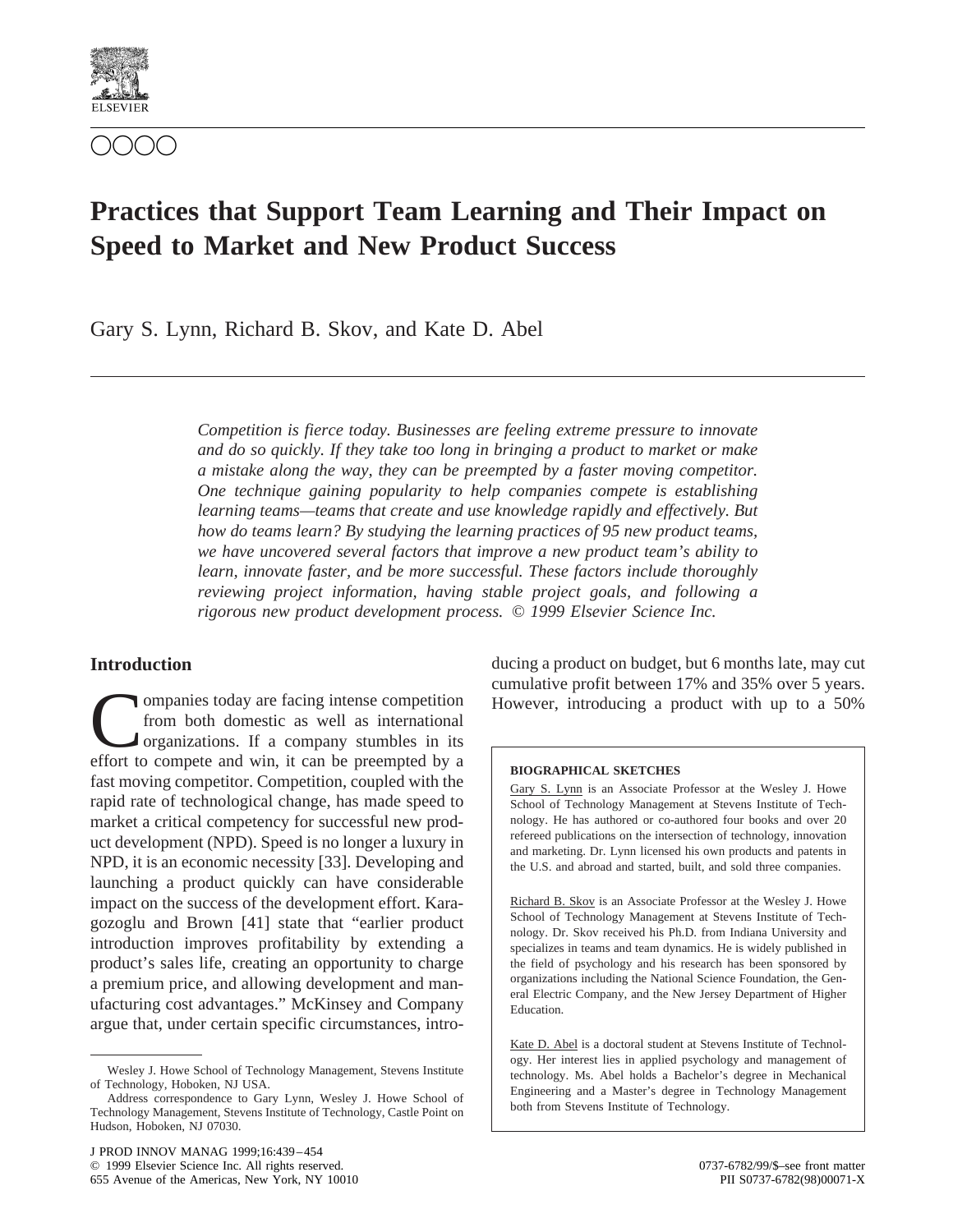increase in budget, but on time, can cut profit by only 4% (cited in [22,65]). In light of this, it is not surprising that managers prefer to go over budget rather than delay product release [31].

Although many scholars and practitioners alike assert that speed is important to new product success, not everyone is in full agreement. Crawford [14], for example, describes five hidden costs that can be associated with accelerated product development. These include an emphasis on incremental innovation versus the more time intensive, radical innovation, increased mistakes, and increased development and commercialization costs.

Despite Crawford's reservations, we cannot ignore anecdotal evidence suggesting that speed plays an important role in successful NPD, especially in technology-intensive industries. We expect that speed to market will be critical to new product success, and therefore it is important to understand what can be done to accelerate the development process.

One technique gaining in popularity for helping to accelerate NPD is organizational learning. In this study, we will evaluate the role that organizational learning plays in reducing cycle time for successful new products. We will focus on a set of practices that NPD teams can employ to facilitate learning, speed to market, and product success.

Considering the assertions made by Gupta and Wilemon [33] and Karagozoglu and Brown [41], we expect:

Hypothesis 1: There will be a positive correlation between speed to market and new product success.

#### *Previous Research on Increasing Speed*

McDonough and Barczak [59] noted in 1991 that "while there is keen interest in understanding how to speed up development, very little is known at present about how to do so." Recent research has moved beyond anecdotes and case studies to empirically test factors and variables that are associated with increased speed. Gupta and Wilemon [33], for example, reveal that managers perceive that the early involvement of different departmental functions and the involvement of project champions is associated with accelerated development. Other scholars have supported these beliefs [15,32,35,72]. McDonough [58] argues that project champions are an integral part of project success, and examines the impact of project manager characteristics, such as age and tenure in the current position, on speed for routine and radical tasks. For

example, for routine projects, the greater the leader's number of years in the present position the slower the speed of development. Additionally, McDonough and Barczak [59] assert that when projects employed technologies developed primarily or totally within the firm, the project leader's participation was associated with increased speed. They found no effect of participation on speed when the project relied on outside technology.

These scholars and the work of others such as Cordero [12] have helped us understand some of the factors that are associated with faster cycle time. Although these and other researchers have begun to identify factors associated with speed, there is a great deal that remains to be researched. One area that is now emerging is the impact of learning, or more accurately team learning, on cycle time and new product success. Unfortunately, we know surprisingly little about the role team learning plays in NPD. As a result of this void in the literature, the present study examines the impact of team learning, and the practices that facilitate it, on speed of development and new product success.

#### *Team Learning*

There is a growing body of literature on the importance of organizational learning [3,4,18,26,36,37,39,50,55, 57,61,73,74,81]. Ray Stata, Chairman of Analog Devices, has argued "that the rate at which individuals and organizations learn may become the only sustainable competitive advantage, especially in knowledgeintensive industries" [76]. The research on organizational learning borrows heavily from, and is anchored, in the field of individual cognition and learning [3,16,25,57,71]. Although the individual learning literature has helped us understand some of the complex issues surrounding organizational learning, much more work is needed on identifying specific learning practices [2,10,26,28,61,70,74,80].

Learning is important to organizations in general, but it is critical in NPD because innovation spans many functional areas including engineering, marketing, manufacturing, finance, etc., and new product teams frequently must be composed of individuals from different backgrounds and perspectives. Development is a team effort; therefore, for NPD the issue is not how do organizations learn, but rather how do new product teams learn. What practices promote team learning and do these practices increase a company's ability to innovate quickly and successfully?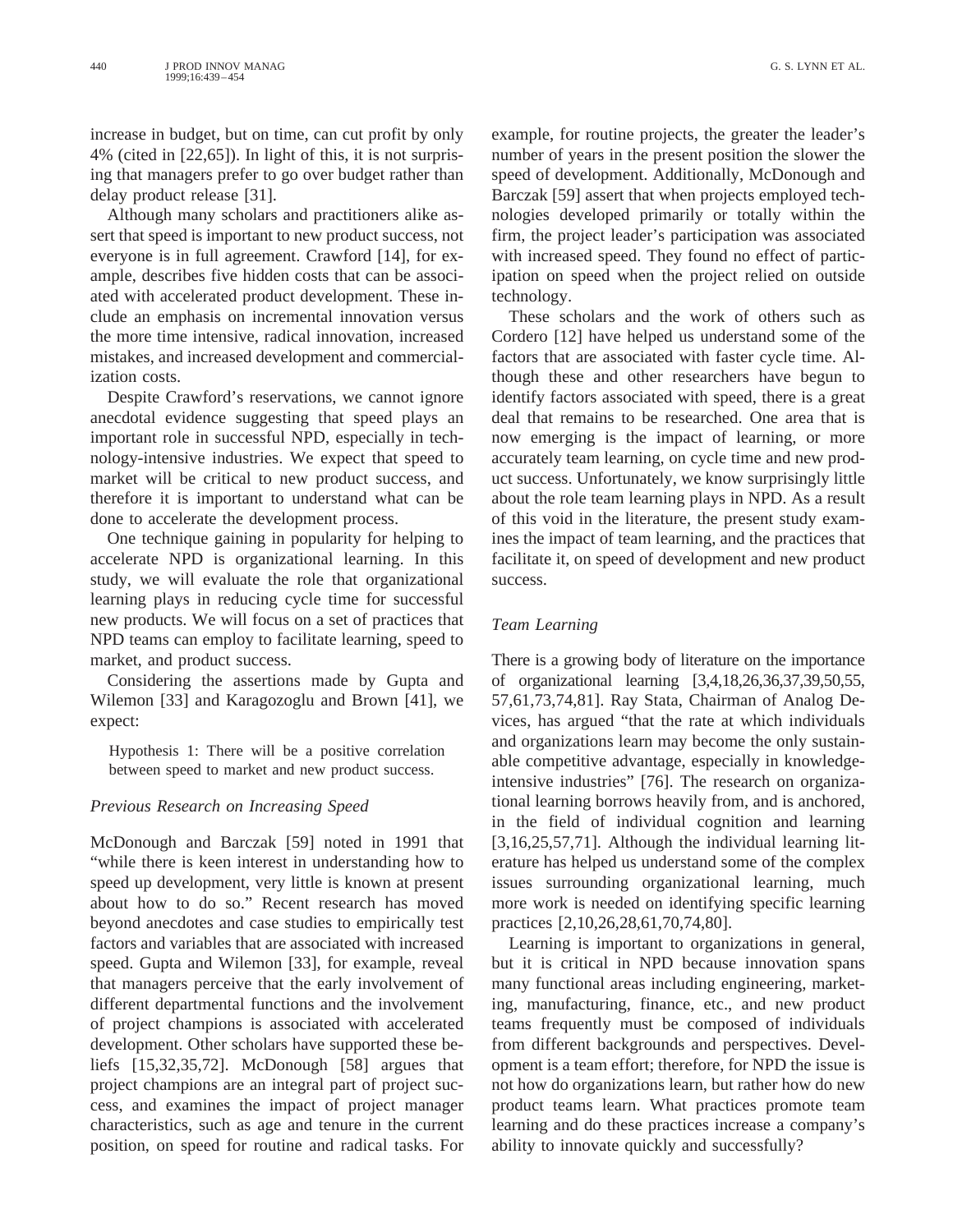#### *Practices of Within-Team Learning*

Lynn [53,54] has developed a model of organizational learning in NPD based on constructs from individual cognition and learning [19,27,38,45] and found support for the model in case studies of the development of 13 products at Apple, Hewlett-Packard, and IBM. The model includes three types of learning: Withinteam Learning, Cross-team Learning, and Cross-company Learning, and he identifies several practices that support learning. In an attempt at testing the generalizability of Lynn's model, the present study will focus on Within-team Learning—how members of a new product team learn within the context of their own team. We will examine practices supportive of Withinteam Learning and will explore whether the model is valid for a broader range of products in a wider crosssection of companies. Another purpose of this study is to determine if research in learning can help us to uncover important practices impacting speed and new product success.

Borrowing constructs from a number of disciplines, including cognition, team dynamics, and management strategy, the present study explores the impact of several constructs on learning, speed of product development, and new product success. These practices were selected for study based on a review of relevant research in individual learning and team performance and because they are (1) concrete actions within a firm's control and (2) practices that are likely to facilitate learning and team performance.

#### *Recording and Reviewing*

Early research on the effects of recording, called note taking in the individual learning scholarship, compared the performance of students who listened to a lecture to students who listened and took notes. Hartley [34] and Kiewra [42] reviewed 61 studies, which included this comparison, and reported that 35 studies found better learning, as measured by performance, among students who not only listened but took notes. There were 23 studies that found no significant difference, and three studies reported better performance in the condition in which no notes were taken. This research suggests that people who engage in the recording of information will learn more than those who passively listen.

A second comparison by Hartley [34] and Kiewra [42] contrasted in 32 studies the performance of students who both recorded and reviewed notes to those

who recorded but were not allowed to review. Support for the facilitative effect of reviewing was found in 24 studies; the remaining 8 studies reported no significant difference between the conditions. Reviewing has been cited as being important in the organization learning literature as well. Gersick [29] asserts the importance of team meetings to group performance. These studies suggest that team members who record information will learn more if they have the opportunity to review what they have recorded individually and jointly.

Kiewra et al. [44] included a "borrowed notes" condition in which students were given a set of notes, recorded by another student, to review. They reported that students in the "borrowed notes" condition performed better than students in the record only condition (no opportunity to review) or a listen only condition. This suggests that recording not only would benefit the member engaged in the process of encoding, but other members who can later review the recorded information. Using borrowed notes has direct application to team settings where team members will frequently have to rely on notes taken by others (e.g., customer requirements documents recorded by marketing and used by engineering).

The practice of recording should facilitate team performance by increasing the knowledge of individual team members. However, for all members to benefit, the opportunity to review the recorded information must be made available to others on the team. This is demonstrated in the important link between the ability of individual team members and overall team performance. Previous research on the relationship between the abilities of team members and cumulative team performance has supported an additive model. Increasing the abilities of individual members results in better team performance [78]. This link between member ability and team performance has obvious implications for selection (select on high ability) but, more importantly in the context of the present study, strongly reinforces the beneficial effect of fostering team member learning. The performance of the group will increase when members are actively engaged in learning.

#### *Filing*

For information to be reviewed it must be accessible in a way that allows easy and fast retrieval. The importance of filing on learning and new product success has been discussed in prior scholarship [17,20,49].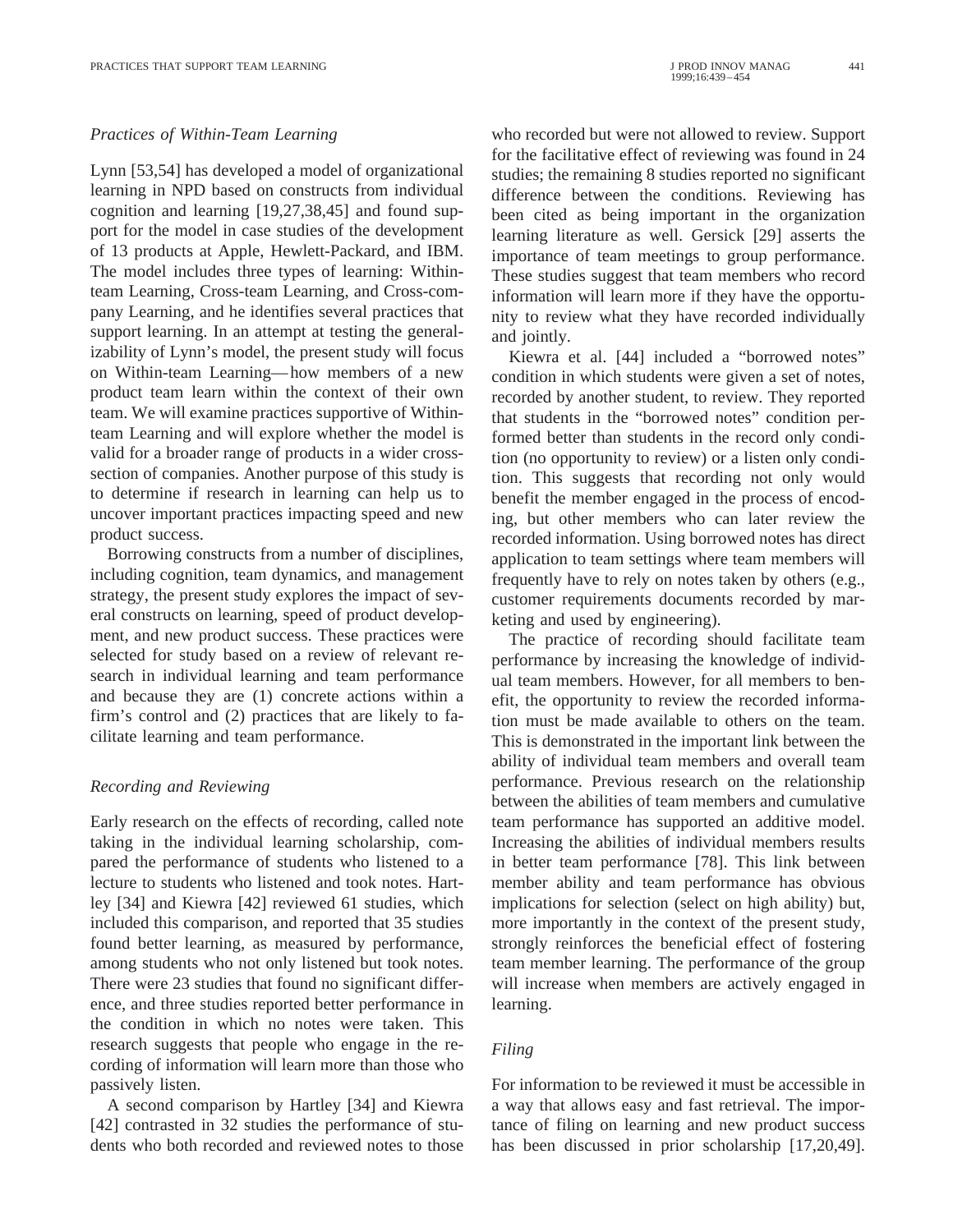Lynn et al. [56] analyzed the filing systems used in 38 companies for their new product efforts. They report that recording information, combined with an effective filing system, was positively related to a firm's overall new product success rate.

## *Goals*

Recording, filing, and reviewing information are not the only processes that facilitate learning. Scholarship on the importance of goals to individual and group performance indicates that the practice of setting goals facilitates performance. Goals can help establish a direction so that individuals know what to record, file, and review. Having a clear goal can lead to better performance by providing a domain of interest, a focus, for effort, motivating a search for a strategy to achieve the goal. At the individual level, research has shown a robust positive effect of setting specific goals on performance—individuals with specific goals outperform those with no goals or those simply told to "do their best" [52].

The success of individual goal setting has led to the application of the principles of goal setting to teams. Larson and LaFasto [47] identify the presence of a clear (specific) goal as a characteristic of an effectively functioning team. O'Leary-Kelly et al. [67] recently reviewed research on the influence of group goals on group performance using both meta-analytic and narrative approaches. In their meta-analysis of 10 studies, the mean performance of teams that had goals was approximately 1 standard deviation (.92) above the performance of teams with no goals. (This large effect size of .92 SD for teams is even larger than the effect sizes of .52 to .82 reported in research on individual goal setting [51].) In a qualitative review of 29 studies on goal setting in teams O'Leary-Kelly et al. [67] report that 83% of the studies reported a positive effect of goal setting on performance. Not only is it important for a team to have goals, but these goals should also be specific and clear. O'Leary-Kelly et al. report that 95% of the reviewed studies found better performance when the goals were clear and specific. The above scholarship indicates a notable benefit of engaging in the practice of setting clear and precise goals.

## *NPD Process*

While goals can provide direction to a team, a process is also needed to help in achieving the desired goal. Having a systematic NPD process can provide this framework to help new product teams achieve their goals. The importance of following a systematic NPD process has been well documented [1,10,11,23,68]. Cooper and Kleinschmidt [10], for example, found that proficiency in several NPD phases was correlated to new product success. Some of the significant phases include (1) proficiency in pre-development activities including initial screening, preliminary market and technical assessment, and completing a detailed market and business analysis; (2) proficiency in completing market activities, such as, preliminary market assessment, detailed market study, customer beta testing, and market launch; and (3) proficiency in completing technical activities, including, preliminary technical assessment, development, in-house prototype testing, and trial production [9]. Cooper and Kleinschmidt's results have been replicated by others (see for example [75]). In light of the importance of having a systematic NPD process including idea generation, screening, evaluation, development, testing, and launch, it was the final practice explored in this study.

The literature review suggests that teams can benefit when team members record information, when information is filed in a manner that allows the recorder and other members to review it at a later time, when teams have clear goals, and when a systematic NPD process is in place [63]. Based on the prior research, these practices should enable team members to learn and grow, and thus spur the entire team to higher levels of performance. Based on this arguement we hypothesize:

Hypothesis 2: The practices of recording, filing, reviewing, setting clear goals, and having a structured NPD process will be associated with greater team learning.

## *Learning and Speed*

Learning can have a direct impact on cycle time. Teams that learn rapidly and thoroughly should be able to innovate faster and better. Past research has indicated the positive influence that learning has on cycle time and new product success. As Meyer and Purser [62] assert, "Increasing the rate of organizational learning is the heart of a fast cycle-time strategy. To become a fast cycle-time competitor, it is essential that senior management embrace organizational learning as a strategic objective." Karagozoglu and Brown [41] found that many of the 31 high-technology com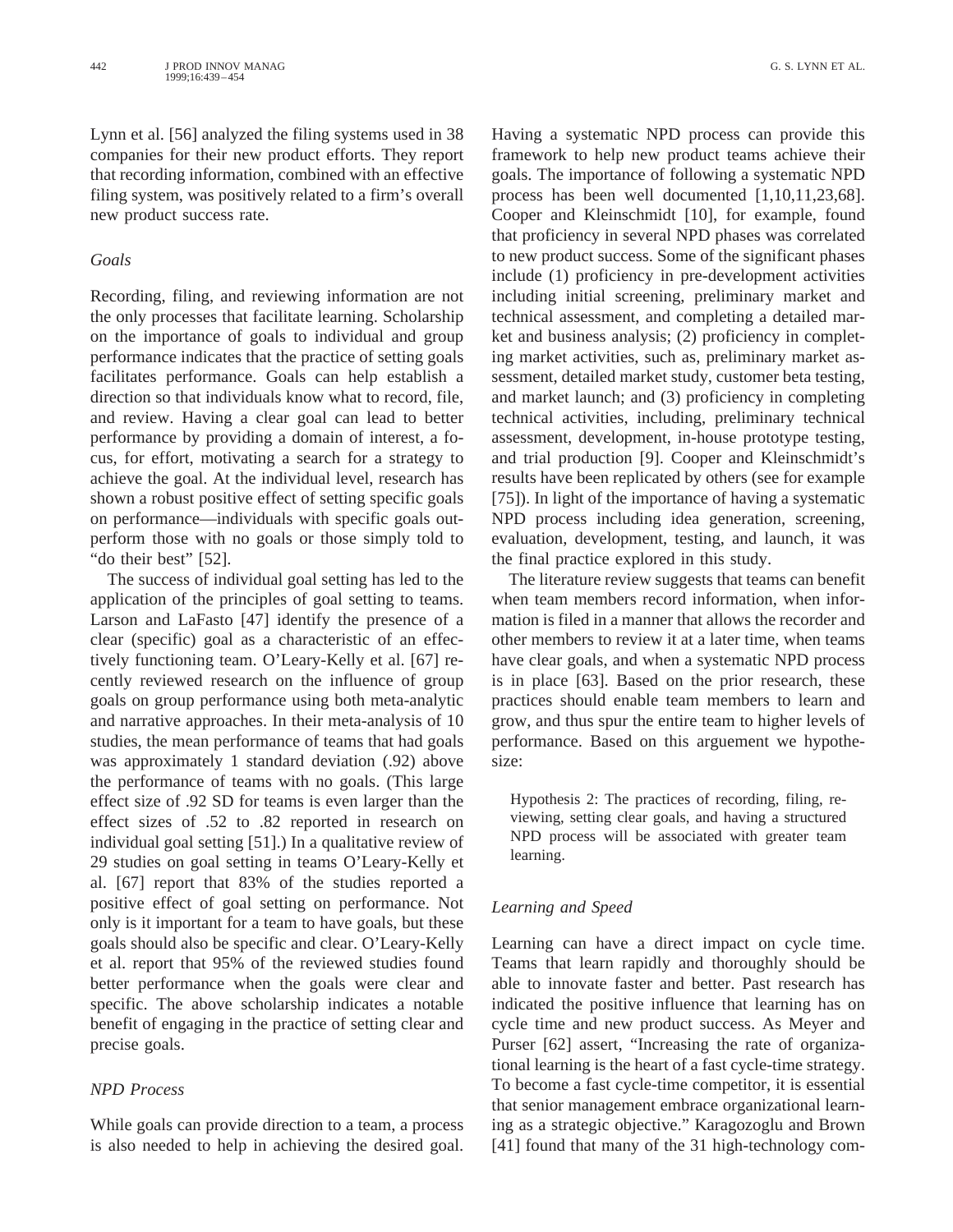panies that they studied used organizational learning to speed product development and utilized various practices to foster a climate supportive of learning. They report that benchmarking—a way to learn from other firms—was used by 35% of the companies to reduce cycle time and that building on past experience—an approach to learn from others within one's company was used by 16% of the companies. Other researchers have recognized the importance of this link between learning and the speed-to-market [6,53,54,64]. Consistent with this scholarship, the practices associated with team learning should accelerate the speed with which new products are brought to market. Therefore, we hypothesize:

Hypothesis 3: Increases in team learning will be associated with accelerated NPD.

We also hypothesized the following:

Hypothesis 4: The practices of recording, filing, reviewing, setting clear goals and having a structured NPD process will be associated with accelerated NPD.

The literature [41,54,64] supporting Hypotheses 4 and 3 link learning, and the practices that support it, to speed of NPD. The literature [22,33,41] supporting Hypothesis 1 links increases in speed to new product success. Therefore, we would expect a relationship between learning, and the practices facilitating learning, to new product success. This leads to the following two hypotheses:

Hypothesis 5: Increases in team learning will be associated with increased new product success.

Hypothesis 6: The practices of recording, filing, reviewing, setting clear goals, and having a structured NPD process will be associated with increased new product success.

Table 1 lists each of the hypotheses along with their references. Figure 1 presents the research model with the associated hypotheses.

## **Questionnaire Design and Sampling Procedure**

## *Item Development and Preliminary Reliability Analyses*

To measure practices supportive of team learning, speed of development and new product success, scale items were developed based on past exploratory research [3,43,53]. Each construct was measured using multiple items and a Likert-type 0 to 10 scale  $(0 =$ strongly disagree to  $10 =$  strongly agree). To assess the reliability of the resulting scales, we asked 49 technical managers, in a diverse cross-section of organizations, to select a completed project with which they were very familiar and to report on it. Respondents represented both consumer products companies and industrial companies. Questionnaires were returned by 28 managers, yielding a 57% response rate. Results indicated that the measures were reliable: Cronbach's alphas ranged from .63 to .93 and respondents did not have any difficulties understanding the items or scales. Accordingly, the sampling was expanded, and because no changes were made to the questionnaire or to the target population, the initial sample was included in the study sample.

In addition to the 28 respondents who participated in the reliability analyses, we sent mail surveys to 245 technical managers who were members of the American Society for Engineering Management (ASEM). We also distributed questionnaires to 47 middle-level technical managers from technology-based companies in New York and New Jersey. Again, each respondent was asked to select a completed NPD project with which they were intimately familiar. In total, 341 surveys were distributed; 95 were returned, yielding a response rate of 28%. We received a 20% response rate from the ASEM sample and a 40% response rate from the middle-level technical manager sample. The majority of respondents were senior executives or

|  |  | Table 1. Hypotheses |
|--|--|---------------------|
|--|--|---------------------|

| <b>Hypotheses</b>                                              | References                                                |
|----------------------------------------------------------------|-----------------------------------------------------------|
| H1: The relationship between Speed and New Product Success     | 33.41                                                     |
| H2: The relationship between Practices and Learning            | 17, 19, 20, 27, 34, 38, 42, 44, 45, 47, 49, 52–54, 56, 67 |
| H3: The relationship between Learning and Speed                | 6, 44, 53, 54, 62                                         |
| H4: The relationship between Practices and Speed               | 53.54                                                     |
| H5: The relationship between Learning and New Product Success  | Builds on Hypotheses 1 and 3                              |
| H6: The relationship between Practices and New Product Success | Builds on Hypotheses 1 and 4                              |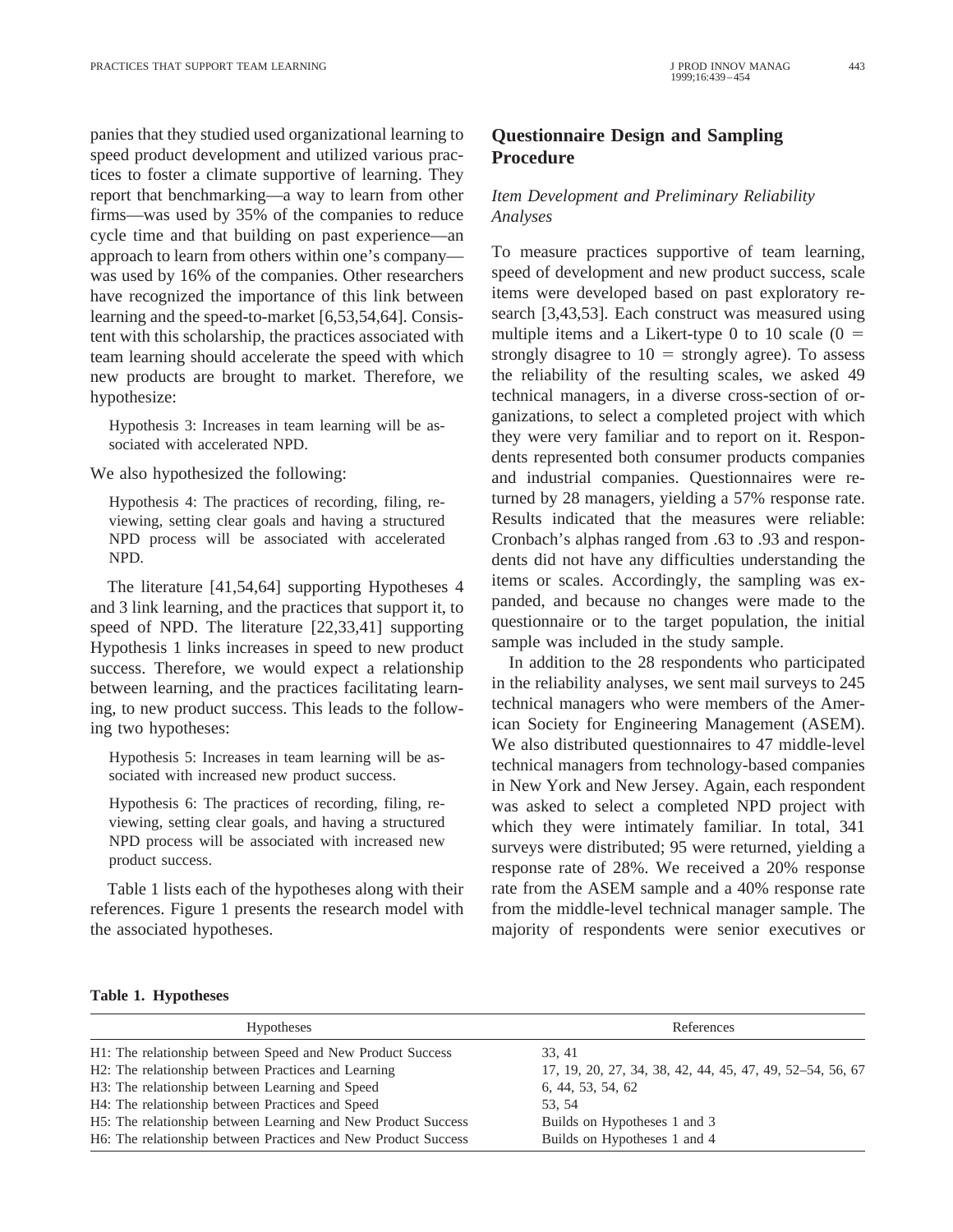# **Practices**



**Figure 1. Within-team learning model and hypotheses.**

product managers. The sample of respondents in this study was similar to samples used in other studies on innovation [24,46,59,69,77].

Because technology-intensive products are more difficult to develop and commercialize successfully [60,70] we sampled primarily from high-technology industries. In the organizations sampled, 90% were considered high technology [40,48]: 49% were in electrical and electronic machines and supplies, 16% in transportation and transportation equipment, 11% in machinery, 8% in energy, 6% in instrumentation, and the remaining 10% were in various other industries.

## **Factor and Reliability Analyses**

Prior to testing the hypotheses the structure and reliability of each construct was assessed using factor analysis and coefficient alpha. Appendices 1A through 1D present the final scale items, rotated factor loadings and eigenvalues.

The factor analysis we completed suggested a modification of two of our constructs—Goals and Team Learning. The analysis of the goal items indicated three distinct constructs. These constructs were identified as Goal Clarity, Goal Stability, and Vision Support. These constructs are consistent with past scholarship on vision, also known as Thought Worlds [21]. The analysis of the Team Learning items identified two distinct factors: Information Acquisition and Information Implementation. Information Acquisition is the act of capturing knowledge and Information Implementation is a change in behavior based on the knowledge that has been captured. The identification of these two factors is consistent with past scholarship on organizational learning [3,37]. The three Goal constructs and the two aspects of learning were used in subsequent analyses. The resulting model driving this research is illustrated in Figure 1 and the individual items for each construct are presented in Appendicies 1A through 1D.

Consistent with preliminary analyses, all Cronbach's alphas in the complete sample were above the minimum acceptable level of .7 as recommended by Nunnally [66] and are reported in Table 2 along with the means and SDs of the scales.

## **Results**

## *Analyses*

Hypothesis 1 was evaluated by the zero-order correlation between Speed and New Product Success. Hypotheses 2 through 6 were each evaluated with three approaches: zero-order correlations, multiple regres-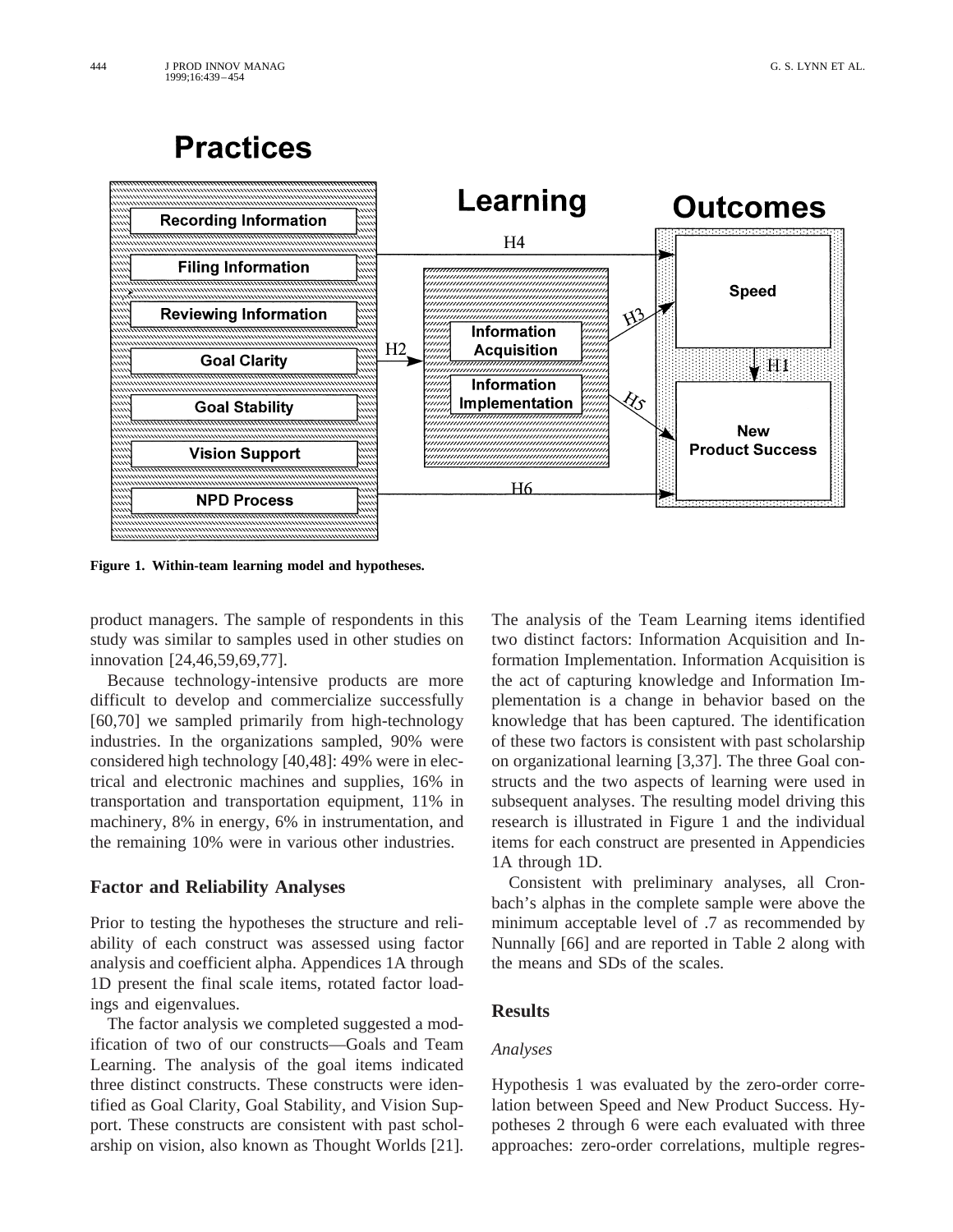**Table 2. Characteristics of Scales**

| Scale                          | No. of<br><b>Items</b> | Mean |     | SD Cronbach's $\alpha$ |
|--------------------------------|------------------------|------|-----|------------------------|
| Recording                      | 4                      | 5.46 | .53 | .76                    |
| Filing                         | 4                      | 5.26 | .39 | .81                    |
| Reviewing                      | 4                      | 5.16 | .58 | .83                    |
| Goal Clarity                   | 6                      | 6.29 | .35 | .91                    |
| Goal Stability                 | 3                      | 5.53 | .45 | .87                    |
| Vision Support                 | 4                      | 6.71 | .79 | .81                    |
| <b>NPD</b> Process             | 5                      | 5.89 | .50 | .83                    |
| <b>Information Acquisition</b> | 2                      | 6.21 | .37 | .74                    |
| Information Implementation     | 4                      | 6.04 | .39 | .77                    |
| Speed to Market                | 4                      | 4.82 | .65 | .83                    |
| <b>New Product Success</b>     | 8                      | 4.92 | .78 | .94                    |

sion, and semi-partial correlations. Zero-order correlations are analyzed to indicate whether there is a relationship between the independent and dependent variable—ignoring the possible influence of other independent variables. Multiple regressions were used to indicate whether the set of independent variables accounted for a significant proportion of the variance in the dependent variable and are direct tests of Hypotheses 2 through 6. Semi-partial correlations were calculated to assess the importance of an independent variable in light of other independent variables. When significant, the square of the semi-partial correlation indicates the proportion of variance in the dependent variable uniquely associated with the independent variable, or alternatively, how much  $R^2$  would decrease if the variable was dropped. Zero-order correlations are presented in Table 3 and multiple regression results and semi-partial correlations are presented in Table 4.

**Hypothesis 1: The relationship between Speed and New Product Success.** As predicted in Hypothesis 1, the relationship between Speed and New Product Success was significant ( $r = .62$ ,  $p < .001$ ). See Table 3. Increases in speed were associated with an increased likelihood of success.

**Hypothesis 2: The relationship between Practices and Learning.** Because the factor analysis indicated learning was comprised of two distinct constructs, Information Acquisition and Information Implementation, both forms of learning were tested.

**Practices and Information Acquisition.** Significant zero-order correlations with Information Acquisition were found for the practices of Reviewing  $(r =$ .35,  $p < .01$ ) and NPD Process ( $r = .31, p < .01$ ). See Table 3.

A standard multiple regression was performed be-

tween Information Acquisition as the dependent variable and the seven practices of Recording, Filing, Reviewing, Goal Clarity, Goal Stability, Vision Support, and NPD Process as independent variables (Table 4a). As predicted in Hypothesis 2, *R* for regression was significantly different from zero  $[F(7,69) = 2.44]$ ,  $p < .05$ ]. However, only Reviewing contributed significantly to the prediction of Information Acquisition  $(sr^2 = .05)$ . The seven independent variables in combination contributed another .15 in shared variability. All together, 20% of the variability in Information Acquisition was predicted by knowing scores on these seven independent variables.

**Practices and Information Implementation.** Significant zero-order correlations with Information Implementation were found for the practices of Recording ( $r = .38$ ,  $p < .001$ ), Filing ( $r = .40$ ,  $p < .001$ ), Reviewing  $(r = .37, p < .001)$ , Goal Stability  $(r = .001)$ .30,  $p < .01$ ), Vision Support ( $r = .24$ ,  $p < .05$ ), and NPD Process ( $r = .58$ ,  $p < .001$ ). See Table 3.

A standard multiple regression was performed between Information Implementation as the dependent variable and the seven learning practices as independent variables. Supporting Hypothesis 2, *R* for regression was significantly different from zero  $[F(7,72) =$ 6.50,  $p < .001$ ]. Of the variables, only NPD Process contributed significantly to the prediction of Information Implementation ( $sr^2 = .10$ ). The seven independent variables in combination contributed another .29 in shared variability. Altogether, 39% of the variability in Information Implementation was predicted by knowing scores on these seven independent variables.

These analyses support Hypothesis 2. Learning practices do play a significant role in both forms of team learning with Reviewing uniquely contributing to Information Acquisition and NPD Process uniquely contributing to Information Implementation.

**Hypothesis 3: The relationship between Learning and Speed.** A significant zero-order correlation between Learning and Speed was found for Information Implementation ( $r = .50$ ,  $p < .001$ ). The relationship between Information Acquisition and Speed was not significant (see Table 3).

A standard multiple regression was performed between Speed as the dependent variable and Information Acquisition and Information Implementation as independent variables (see Table 4b). Supporting Hypothesis 3, *R* for regression was significantly different from zero  $[F(2,73) = 13.73, p < .001]$ . Information Implementation contributed significantly to the prediction of Speed ( $sr^2 = .25$ ). The two learning variables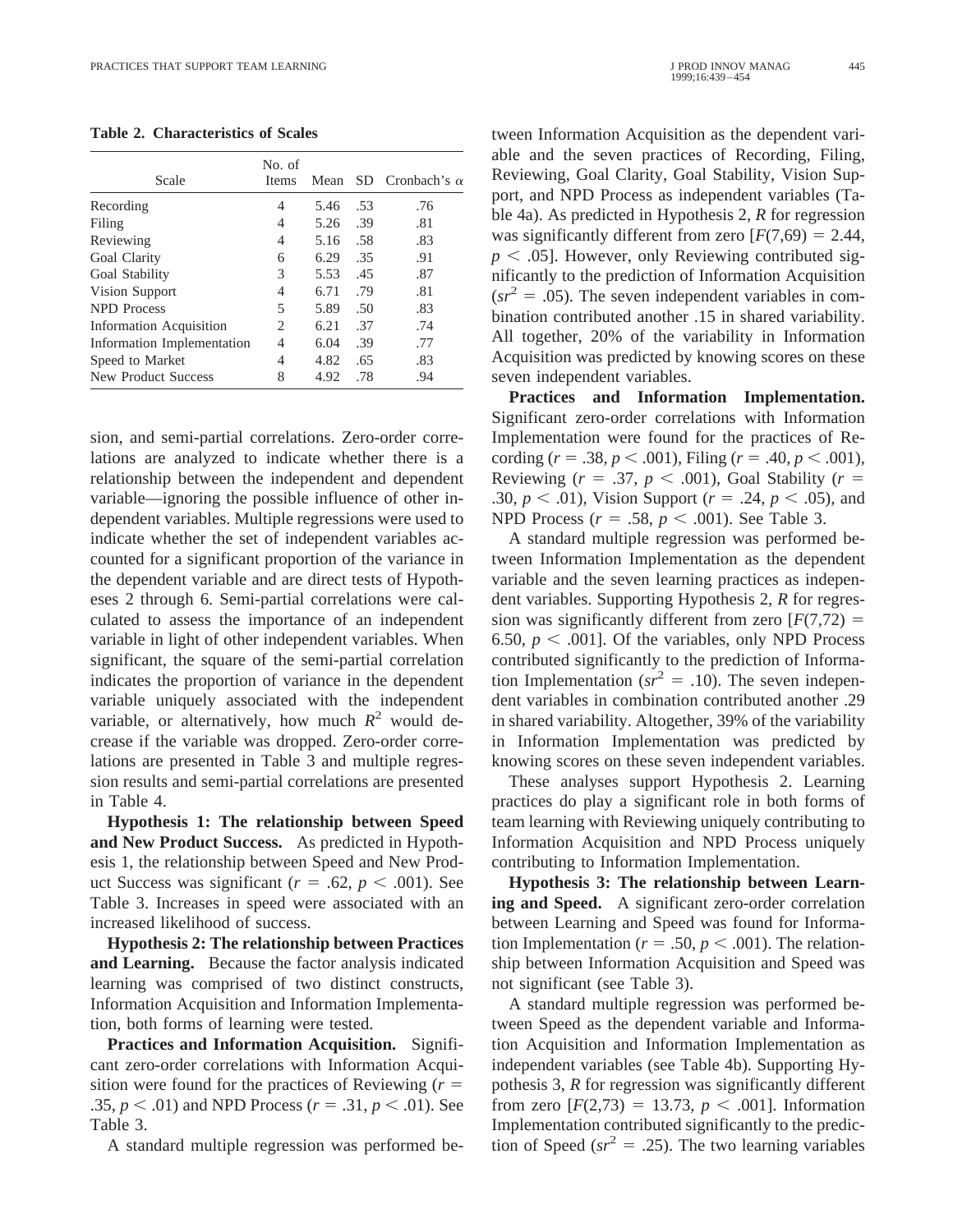| Variables                      |                  | 2                | 3                | 4      | 5                | 6      | 7                | 8                | 9                | 10            |
|--------------------------------|------------------|------------------|------------------|--------|------------------|--------|------------------|------------------|------------------|---------------|
| Recording $(1)$                |                  |                  |                  |        |                  |        |                  |                  |                  |               |
| Filing $(2)$                   | $.30+$           |                  |                  |        |                  |        |                  |                  |                  |               |
| Reviewing (3)                  | .40 <sub>1</sub> | $.40\ddagger$    |                  |        |                  |        |                  |                  |                  |               |
| Goal Clarity (4)               | .16              | .20              | $.43\ddagger$    |        |                  |        |                  |                  |                  |               |
| Goal Stability (5)             | .19              | $.26*$           | $.26*$           | $.65*$ |                  |        |                  |                  |                  |               |
| Vision Support (6)             | .34 <sub>1</sub> | .29 <sub>†</sub> | .511             | .511   | .461             |        |                  |                  |                  |               |
| NPD Process (7)                | .49‡             | .531             | .461             | .34İ   | .351             | .411   |                  |                  |                  |               |
| Information Acquisition (8)    | .03              | .21              | $.35\dagger$     | .17    | .06              | .22    | .31 <sup>†</sup> |                  |                  |               |
| Information Implementation (9) | .38 <sup>†</sup> | .401             | .37 <sub>1</sub> | .21    | $.30+$           | $.24*$ | .581             | .31 <sup>†</sup> |                  |               |
| Speed $(10)$                   | .29†             | $.22*$           | $.21*$           | $.24*$ | .401             | .20    | .34 <sub>1</sub> | .00              | .50 <sub>1</sub> |               |
| Success $(11)$                 | $.28*$           | $.26*$           | .28 <sub>†</sub> | .33†   | .42 <sub>1</sub> | .20    | .48‡             | .17              | .72 <sub>1</sub> | $.62\ddagger$ |
|                                |                  |                  |                  |        |                  |        |                  |                  |                  |               |

|  | <b>Table 3. Correlation Coefficients</b> |  |
|--|------------------------------------------|--|
|--|------------------------------------------|--|

Significance (one-tailed test): \* *p* < .05;  $\dagger$  *p* < .01;  $\dagger$  *p* < .001.

in combination contributed another .02 in shared variability. Altogether, 27% of the variability in Speed was predicted from Information Acquisition and Information Implementation supporting Hypothesis 3.

**Hypothesis 4: The relationship between Practices and Speed.** Significant zero-order correlations with Speed were found for the practices of Recording  $(r =$ 

.29,  $p < .01$ ), Filing ( $r = .22$ ,  $p < .05$ ), Reviewing  $(r = .21, p < .05)$ , Goal Clarity  $(r = .24, p < .05)$ , Goal Stability ( $r = .40$ ,  $p < .001$ ), and NPD Process  $(r = .34, p < .001)$ . See Table 3.

A standard multiple regression was performed between Speed as the dependent variable and the seven learning practices as independent variables (see Table

|                       | Hypothesis 2<br>(Information Acquisition) |                       | Hypothesis 2<br>(Information Implementation) |            | Hypothesis 4<br>(Speed to Market) |        |            | Hypothesis 6<br>(New Product Success) |        |                        |         |                          |
|-----------------------|-------------------------------------------|-----------------------|----------------------------------------------|------------|-----------------------------------|--------|------------|---------------------------------------|--------|------------------------|---------|--------------------------|
| Variables             | Beta                                      | $t$ (df) <sup>1</sup> | $sr^2$ <sup>2</sup>                          | Beta       | $t$ (df)                          | $sr^2$ | Beta       | t(df)                                 | $sr^2$ | Beta                   | t(df)   | $sr^2$                   |
| Recording             | $-.23$                                    | $-1.77$               |                                              | .09        | .86                               |        | .16        | 1.31                                  |        | .06                    | .51     |                          |
| Filling               | .03                                       | .19                   |                                              | .09        | .78                               |        | .01        | .06                                   |        | $-.02$                 | $-.16$  |                          |
| Reviewing             | .28                                       | $1.98*(69)$ .05       |                                              | .15        | 1.22                              |        | .05        | .36                                   |        | .09                    | .66     |                          |
| Goal Clarity          | .03                                       | .21                   |                                              | $-.11$     | $-.77$                            |        | $-.06$     | $-.40$                                |        | .05                    | .36     |                          |
| Goal Stability $-.13$ |                                           | $-.90$                |                                              | .19        | 1.48                              |        | .38        | $2.77\uparrow$ (77) .07               |        | .31                    |         | $2.29*(72) .05$          |
| Vision support        | .07                                       | .51                   |                                              | $-.11$     | $-.88$                            |        | $-.09$     | $-.71$                                |        | $-.18$                 | $-1.38$ |                          |
| <b>NPD</b> Process    | .29                                       | 1.94                  |                                              | .43        | $3.44 \pm (72)$ .10               |        | .16        | 1.18                                  |        | .37                    |         | $2.77 \ddagger (72) .07$ |
| $R^2$                 | .20                                       |                       |                                              | .39        |                                   |        | .23        |                                       |        | .32                    |         |                          |
| $F$ value (df)        | $2.44*(7,69)$                             |                       |                                              | 6.50(7,72) |                                   |        | 3.36(7,77) |                                       |        | $4.86 \ddagger (7,77)$ |         |                          |

### **Table 4a. Regression Analyses**

Significance: \* p < .05; † p < .01; ‡ p < .001.<br>
<sup>1</sup> The t-test reported is a test of Beta = 0 or alternatively sr<sup>2</sup> = 0.<br>
<sup>2</sup> Sr<sup>2</sup> is the squared semi-partial correlation coefficient.

#### **Table 4b. Regression Analyses**

|                            |                         | Hypothesis 3<br>(Speed to Market) | Hypothesis 5<br>(New Product Success) |                    |                                  |        |
|----------------------------|-------------------------|-----------------------------------|---------------------------------------|--------------------|----------------------------------|--------|
| Variables                  | Beta                    | t(df)                             | $sr^2$                                | <b>B</b> eta       | t(df)                            | $sr^2$ |
| Information Acquisition    | $-.17$                  | $-1.60$                           |                                       | $-.05$             | $-.64$                           |        |
| Information Implementation | .55                     | $5.24 \ddagger (73)$              | .25                                   | .73                | $8.52 \text{ } \frac{1}{2} (73)$ | .48    |
| $R^2$                      | .27                     |                                   |                                       | .51                |                                  |        |
| $F$ value (df)             | $13.73 \ddagger (2.73)$ |                                   |                                       | $38.51 \pm (2.73)$ |                                  |        |

Note:  $sr^2$  is the squared semi-partial correlation coefficient.

The *t*-test reported is a test of Beta = 0 or alternatively  $sr^2 = 0$ .

 $* p < .05; \dagger p < .01; \dagger p < .001.$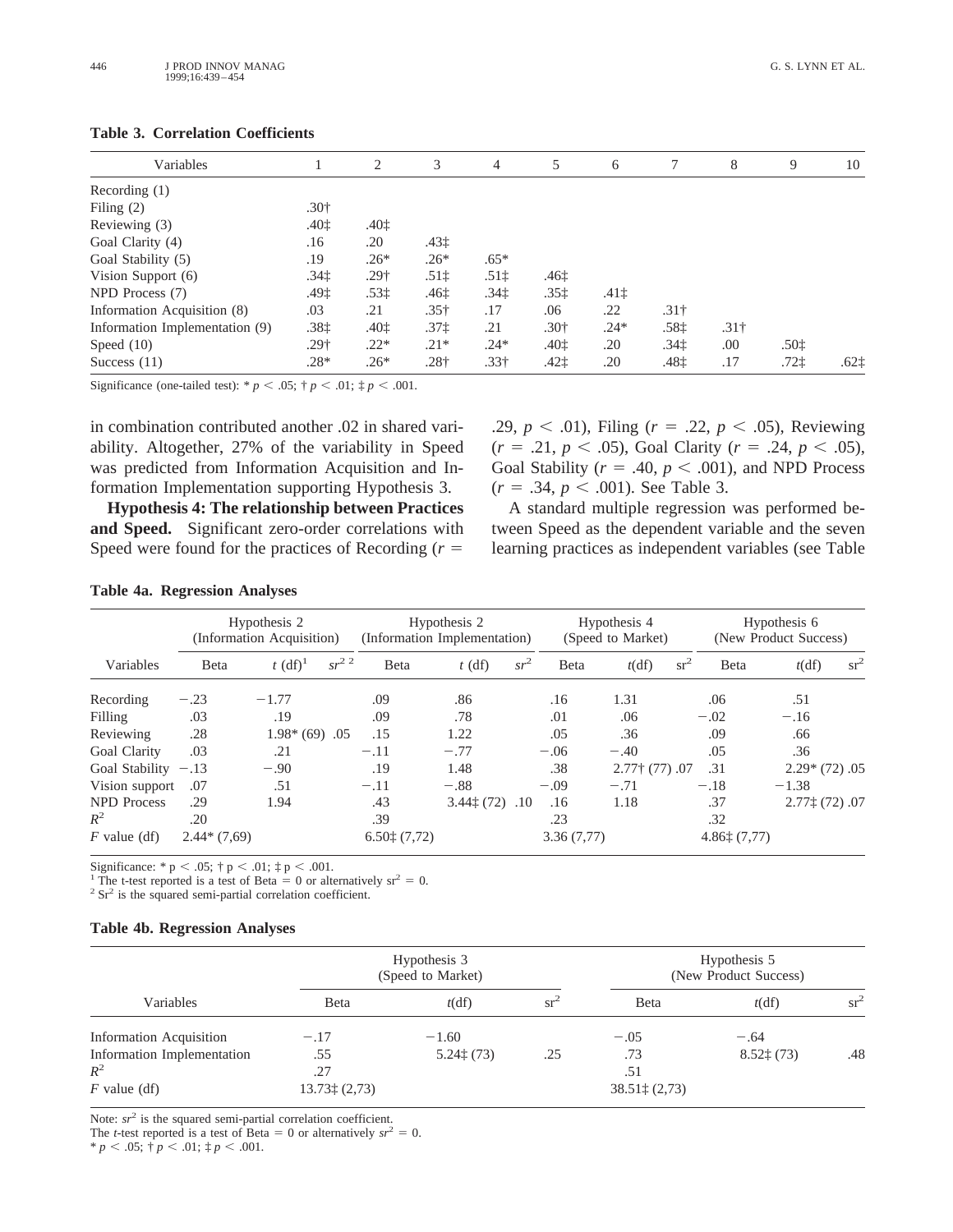4a). As predicted in Hypothesis 4, *R* for regression was significantly different from zero  $[F(7,77) = 3.36, p <$ .01]. Goal Stability contributed significantly to the prediction of Speed ( $sr^2 = .07$ ). The seven independent variables in combination contributed another 15% in shared variability. Altogether, 23% of the variability in Speed was predicted by knowing scores on these seven independent variables supporting Hypothesis 4.

**Hypothesis 5: The relationship between Learning and New Product Success.** A significant zeroorder correlation with New Product Success was found for the Information Implementation ( $r = .715$ ,  $p <$ .001). See Table 3.

A standard multiple regression was performed between New Product Success as the dependent variable and Information Acquisition and Information Implementation as independent variables (see Table 4b). Supporting Hypothesis 5, *R* for regression was significantly different from zero  $[F(2,73) = 38.51, p <$ .001]. Information Implementation contributed uniquely and significantly to the prediction of New Product Success ( $sr^2 = .48$ ). The two independent variables in combination contributed another .03 in shared variability. Altogether, 51% of the variability in Speed was predicted by knowing scores on these two independent variables supporting Hypothesis 5.

**Hypothesis 6: The relationship between Practices and New Product Success.** Significant zero-order correlations with New Product Success were found for the practices of Recording ( $r = .28$ ,  $p < .05$ ), Filing  $(r = .26, p < .05)$ , Reviewing  $(r = .28, p < .01)$ , Goal Clarity ( $r = .33, p < .01$ ), Goal Stability ( $r = .42, p <$ .001), and NPD Process ( $r = .48$ ,  $p < .001$ ). See Table 3.

A standard multiple regression was performed between New Product Success as the dependent variable and the seven learning practices as independent variables (Table 4a). Consistent with Hypothesis 6, *R* for regression was significantly different from zero  $[F(7,72) = 4.86, p < .001]$ . Two of the independent variables uniquely contributed to the prediction of New Product Success, Goal Stability  $(sr^2 = .05)$  and NPD Process  $(sr^2 = .07)$ . The seven independent variables in combination contributed another .20 in shared variability. All together, 32% of the variability in success was predicted by knowing scores on these seven independent variables supporting Hypothesis 6.

Table 5 summarizes the hypotheses and findings.

#### **Discussion and Conclusions**

In a turbulent competitive environment, rapid NPD can help companies compete more effectively. The present study supports this assertion, which is consistent with past research [30,79]. Projects brought to market quickly were more likely to be perceived as successful. Given this link between Speed and New Product Success, identifying practices and processes that increase speed is of critical importance. The results of this research suggest that specific practices can play a significant role in accelerating the process of successful NPD.

This research complements prior scholarship that indicated the importance of several situational factors that are associated with new product success or failure [9,75]. These situational factors, such as Product Advantage, Market Synergy, Technical Synergy, and Market Potential are difficult for a firm to control. In contrast, other factors, such as the proficiency with which the new product phases are completed, are within a firm's control [9,75]. In a similar fashion, the practices we have identified here offer a firm several additional tools—we call practices—that are also within a firm's ability to control and fairly easy to implement—specifically, Reviewing, NPD Processes, and Vision.

#### *Reviewing*

Reviewing accounted for a significant and uniquely important proportion of the variance in Information Acquisition. Information Acquisition and Information Implementation accounted for a significant proportion of the variance in Speed. Information Acquisition and Information Implementation were not only related to the speed with which products were brought to market but also to new product success as well. This suggests that one approach for acquiring new information is to review knowledge captured by team members. Reviewing information encompasses conducting team meetings with engineering, marketing, and manufacturing department heads; analyzing action items from team-staff meetings; reviewing technical quality prototype test reports; and reviewing customer reaction reports to product concepts. Anecdotal evidence from past exploratory research that the authors have recently conducted demonstrates how reviewing can take place in practice on a new product team. When the Apple II team at Apple Computer developed its highly successful Apple II personal computer, team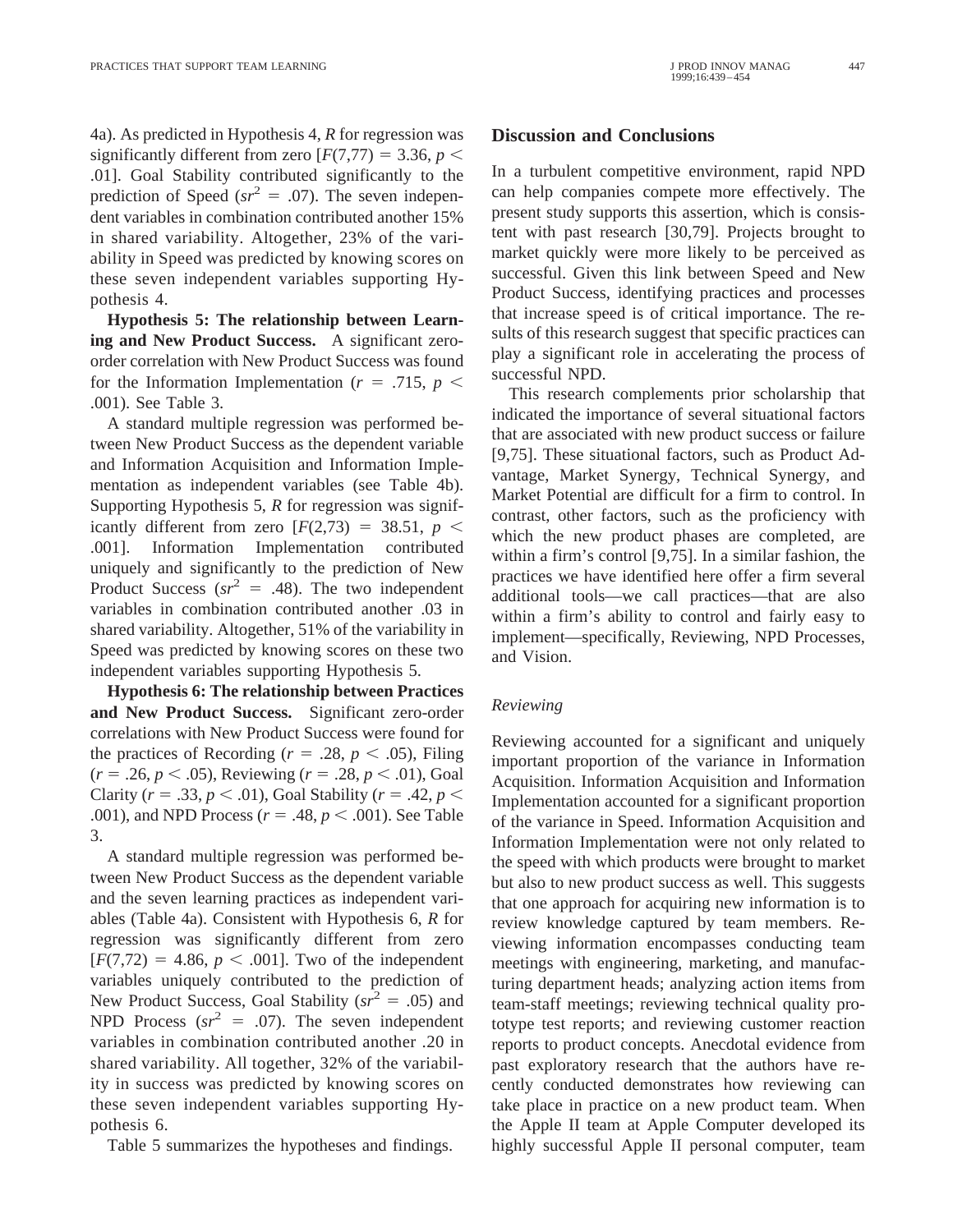#### **Table 5.** Summary of Results

| Hypothesis                                                     | Supported or<br>Not Supported |
|----------------------------------------------------------------|-------------------------------|
| H1: The Relationship between Speed and New Product Success     | Supported                     |
| $Speed \rightarrow New Product Success$                        | Supported                     |
| H2: The Relationship between Practices and Learning            | Supported                     |
| $\text{Recording} \rightarrow \text{Information Acquisition}$  |                               |
| Filing $\rightarrow$ Information Acquisition                   |                               |
| $Reviewing \rightarrow Information \; Acquisition$             | Supported                     |
| Goal clarity $\rightarrow$ Information Acquisition             |                               |
| Goal Stability $\rightarrow$ Information Acquisition           |                               |
| Vision Support $\rightarrow$ Information Acquisition           |                               |
| NPD Process $\rightarrow$ Information Acquisition              |                               |
| $Recording \rightarrow Information Implementation$             |                               |
| Filing $\rightarrow$ Information Implementation                |                               |
| Reviewing $\rightarrow$ Information Implementation             |                               |
| Goal clarity $\rightarrow$ Information Implementation          |                               |
| Goal Stability $\rightarrow$ Information Implementation        |                               |
| Vision Support $\rightarrow$ Information Implementation        |                               |
| $NPD$ Process $\rightarrow$ Information Implementation         | Supported                     |
| H3: The Relationship between Learning and Speed                | Supported                     |
| Information Acquisition $\rightarrow$ Speed                    |                               |
| Information Implementation $\rightarrow$ Speed                 | Supported                     |
| H4: The Relationship between Practices and Speed               | Supported                     |
| $\mathrm{Recording} \rightarrow \mathrm{Speed}$                |                               |
| Filing $\rightarrow$ Speed                                     |                               |
| Reviewing $\rightarrow$ Speed                                  |                               |
| Goal clarity $\rightarrow$ Speed                               |                               |
| Goal Stability $\rightarrow$ Speed                             | Supported                     |
| NPD Process $\rightarrow$ Speed                                |                               |
| H5: The Relationship between Learning and New Product Success  | Supported                     |
| Information Acquisition $\rightarrow$ New Product Success      |                               |
| Information Implementation $\rightarrow$ New Product Success   | Supported                     |
| H6: The Relationship between Practices and New Product Success | Supported                     |
| $\text{Recording} \rightarrow \text{New Product Success}$      |                               |
| Filing $\rightarrow$ New Product Success                       |                               |
| Reviewing $\rightarrow$ New Product Success                    |                               |
| Goal clarity $\rightarrow$ New Product Success                 |                               |
| Goal Stability $\rightarrow$ New Product Success               | Supported                     |
| Vision Support $\rightarrow$ New Product Success               |                               |
| $NPD$ Process $\rightarrow$ New Product Success                | Supported                     |

reviewing occurred throughout every phase of development and commercialization. The main reason was because the Apple II team was located in one room—a garage—and, as a result, there were "review meetings," held throughout the day, allowing constant sharing of information among team members. In our interviews, Chris Espinosa, who was one of Apple's earliest employees and who worked on the II, describes the situation:

During most of the development of the Apple II, Apple did not have formal offices. The company was literally operating out of a garage. The only working place was this one room in the garage. Any decisions or discussions that needed to take place were decided or discussed there with basically everybody present.

## *NPD Process*

The NPD Process accounted for a significant and unique portion of the variance in Information Implementation. For teams to implement the information they have acquired an appropriate process is necessary. The NPD process may be able to provide a team with the framework to translate information into ac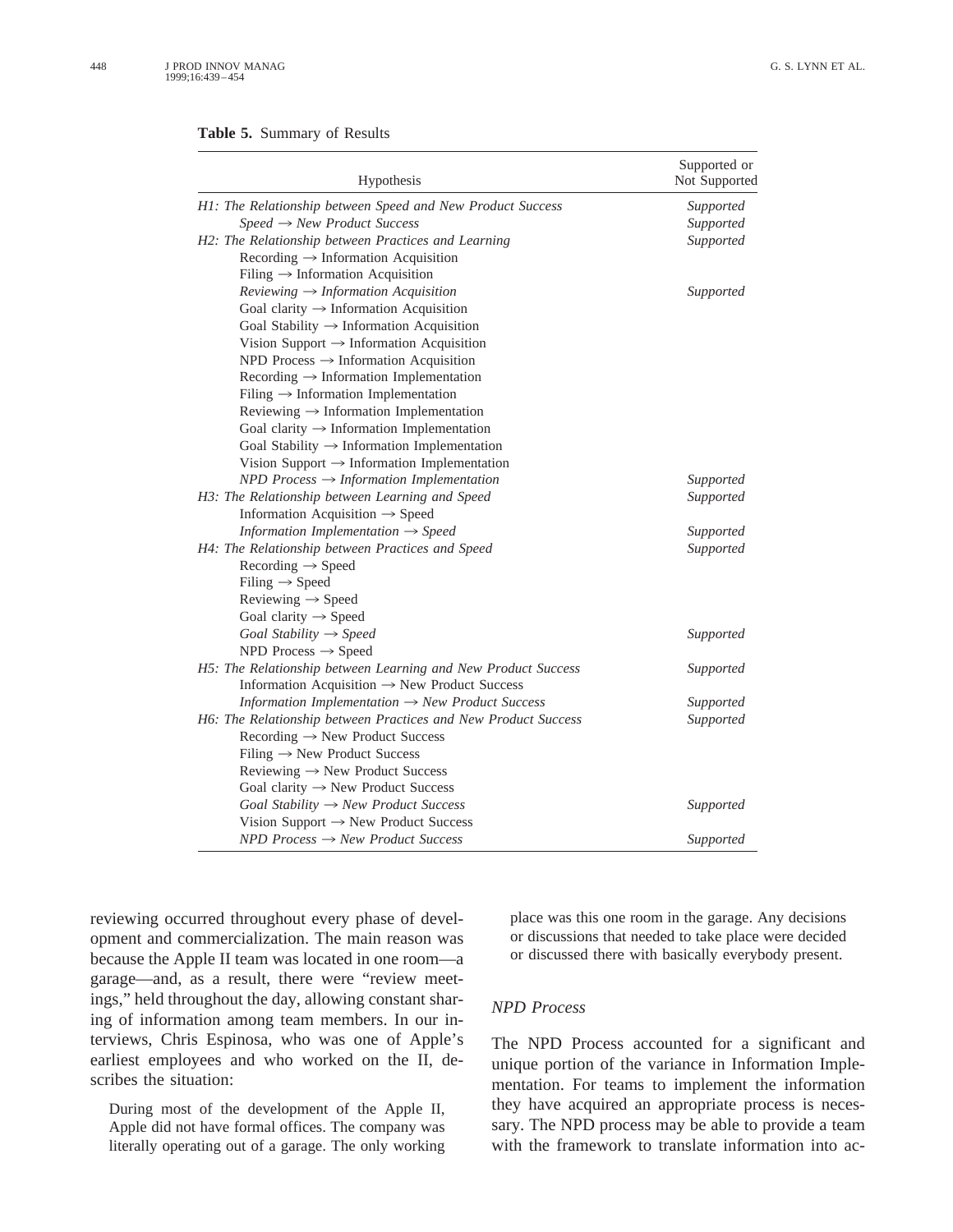tion. The NPD process embodies following a clear plan—a roadmap with measurable milestones, having mechanisms to track the project's progress and costs according to the plan; and proficiently completing the process in a logical sequence including (1) idea generation, (2) screening and evaluation, (3) development, (4) testing, and (5) launch.

Although there is evidence supporting the importance of a rigorous, systematic NPD process caution must be exercised to avoid over-reliance on a rigid process. Having too rigid of an NPD process can be counterproductive because core competencies, that become manifest in a structured well-articulated and well-defined process, can become core rigidities and detract from successful NPD [49]. As an example, when IBM developed its famous PC, the company had developed a very structured NPD process—one that had been refined over many years. Had the PC team followed IBM's well-established, rigorous process, the team would not have been able to develop and launch its product in the record 13-month time frame that it did.

IBM's traditional NPD process up to that time required, on average, 3 to 6 years for a product to be developed and commercialized because of all the gates and reviews a product had to pass through. The PC team was able to reach market in record time because it was allowed to skip some phases and circumvent IBM's traditional process. From an interview we conducted with Bill Lowe, the initial PC project manager, the temptation to blindly follow a company's NPD process must be tempered because it can actually impede learning. As Lowe describes:

We looked at the IBM development process and said, "Let's understand what it's intended to do, rather than what it requires you to do. Let's put together a process that will meet the requirements that it's trying to enforce rather than taking all the procedural steps it requires."

As a result, the IBM PC team instituted a "new" NPD process that streamlined how a product proceeded from concept to market.

In light of the IBM PC story, several key questions pertaining to the NPD Process remain. When should a company's well-accepted NPD process be permitted to be circumvented? And its inverse: when should new product teams be forced to use the tried-and-true process that the company has spent years refining? When does the NPD Process help and when does it hinder new product success? Although we would like to answer these questions, the correct response is not obvious and more research is necessary. One approach is to do what Lowe and his team did with the PC. They tried to understand the objectives of the process and the project and then reconcile both goals together. When dealing with technological innovation, new product teams may need to continually critically evaluate the firm's NPD process to determine if it is appropriate or if it needs to be modified.

### *Vision*

"Vision" has become a popular buzzword today, especially at the corporate level. But vision at the project level is not well understood. Brown and Eisenhardt [5] state, "However, even though this aspect of project leadership is, we think, compelling, our understanding of exactly what vision is, what an effective product is, and the theoretical links between the two is very weak." The results of the present research indicate that the construct of visions or goals encompasses three distinct factors: (1) Goal Clarity, which includes a clear vision of the required features, target market, customer needs, and sales and business goals; (2) Goal Stability, which includes having a stable design and technical goal from pre-prototype through launch; and (3) Goal Support, which includes having team managers who support the project goals, securing an executive sponsor or champion, and having senior management help surmount rather than create obstacles. This study reinforces the argument that leaders can play a key role in ensuring that the goal of the project is clear, that it remains stable, and that resources are provided that help the team to reach its goal.

Goal Stability is also important regarding Speed. It was the practice that accounted for the most unique variance in Speed. This suggests that a stable goal is important in accelerating the development process. Changes to the goal can delay the project. This is similar to the adage that one of the authors encountered when running an R&D organization: We had a saying that "If you change one line on the specification drawing, you change the entire scope of the project." From personal interviews with Linda Gallager, President of Our Gang, a computer software company calls this "vision creep." By allowing the goal or vision to change, the project expands and the cost and time can increase dramatically. If the team can keep the goal stable, the team will be more likely to reach market quickly.

The IBM PC was an example of a vision that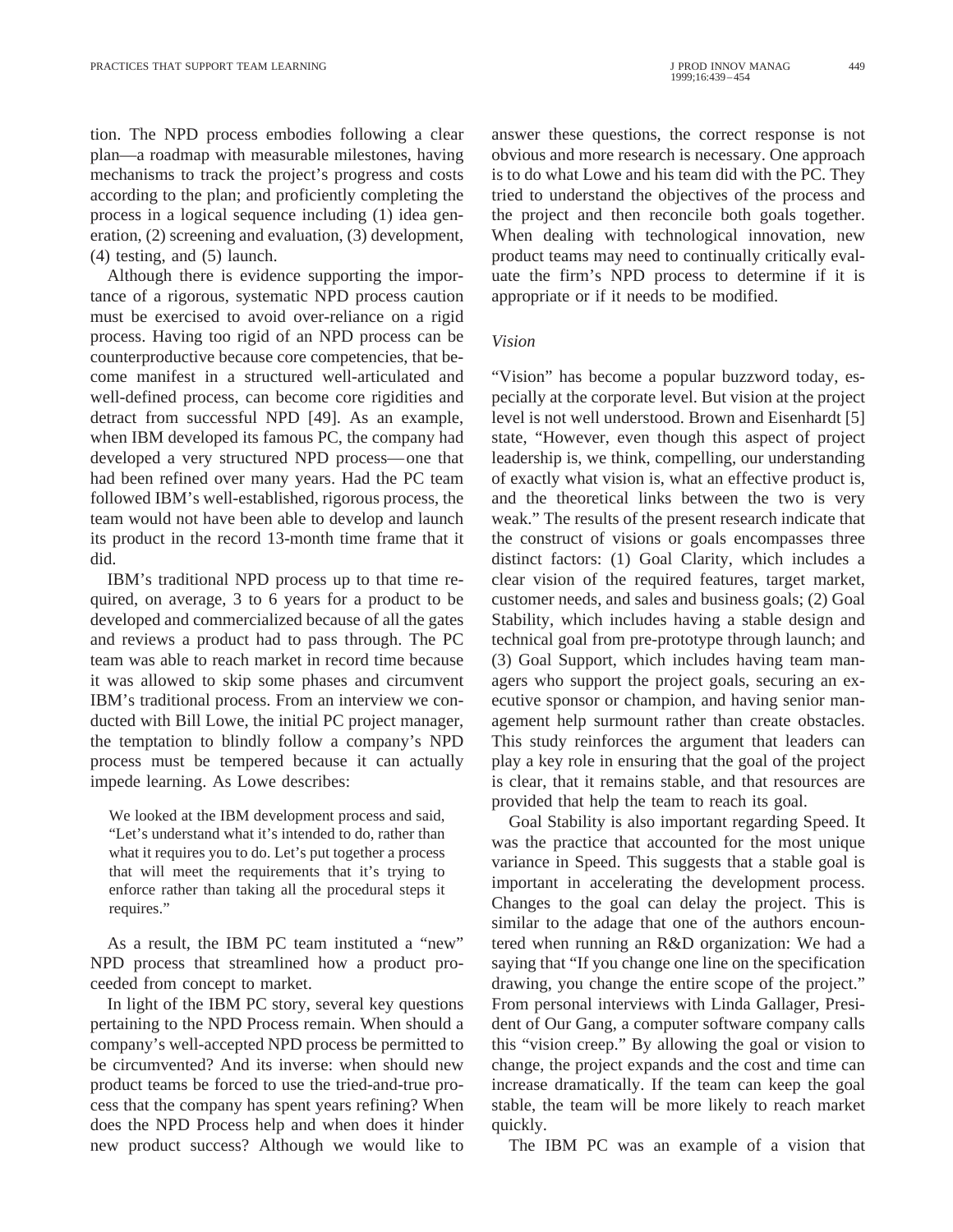remained stable from the time the initial task force received the go-ahead until it was launched—it did not creep. In fact, when the PC team presented the final product release plan to IBM's senior management, most of the charts used during the initial task force proposal presentation were used again 1 year later for a presentation to the executive management committee just prior to launch. Lowe recalls:

He [Don Estridge, the overall project manager] called me frequently and I remember the day he got approval to announce the project [to commercially launch it], he called and said, "What you'd be proud of is that of the charts we presented for approval, 80% of them are the identical same charts you used a year ago."

Goal Stability and NPD Process each accounted for unique variance in New Product Success. To be successful, the team must have a stable goal or vision of what they intend to achieve and a development process or plan on how to get there. An analogy of a traveler illustrates the relationship between Goal Stability and NPD Process. To get from point A to point B successfully, a traveler must have a stable destination in mind (Stable goal) and a roadmap (NPD Process) to help get there. Our results indicating the necessity of this "map" are consistent with previous research that has cited the importance of a NPD Process to New Product Success [7,8,13].

Our results, however, raise several questions. First, why were Recording and Filing found not to be significantly related to either Speed or Success? We believe this is because proficient Review incorporates both Recording and Filing. This assertion is supported by the significant correlations  $(r = .40)$  between Reviewing and these two variables. Although Recording and Filing may be important, they are complex variables and their importance may be lessened in the presence of Reviewing. The message to new product managers, however, is NOT to abandon filing and recording—these can be prerequisites to effective reviewing. It is far easier to review something that has been well documented and easily accessible than when it has not. A second question that emerges is, why were Goal Clarity and Vision Support not significantly related to Speed or Success, while Goal Stability was? One plausible explanation is because the effect of having a Clear Goal and Supported Vision is manifest in a Stable Goal. Again, the significant correlations between Goal Stability and both Goal Clarity  $(r = .65)$ and Vision Support ( $r = .46$ ) attest to this assertion. Goal Stability incorporates the impact that these two variables have on Speed and Success. It is difficult to envision a situation where a new product team had a stable goal that was neither clear nor supported. If, on the other hand, a goal is unclear or not supported by top management or team leaders, then the goal would probably be unstable and experience changes as the project progressed. However, this argument does not mean that Goal Clarity or Vision Support is unimportant. It only demonstrates that in the presence of Goal Stability they do not account for a unique variance in either Speed or Success.

In today's technologically turbulent environments, companies must learn how to learn. This research has uncovered several learning practices that are both within a firm's control and are associated with accelerated NPD and overall new product success. Companies striving to create learning new product teams may want to explore these practices further in their own organizations

#### *Future Research*

Many important questions have surfaced that require additional study. One question that affects the building and testing of a model is how to address the issue of common variance among a set of learning practices. In the present study, Recording was significantly related to New Product Success, but when considered with the other six practices, it did not account uniquely for any significant variance in New Product Success. Does this mean that Recording is unimportant to new product success? Judgments about the importance of one practice are sensitive to other practices under consideration and intercorrelations among predictors of New Product Success. For example, Recording shared significant variance with NPD Process  $(r = .49)$  and NPD Process accounted for unique variance in New Product Success. Future research should analyze this model using a larger sample size combined with path analysis or structural equation modeling to further examine these relationships. Additional questions surface, including whether learning practices have both direct effects and indirect effects on Speed and Success, as well as if the product life cycle has a moderating effect on Speed and Learning. It is easy to envision that, during the early stages in the life cycle of a product class, learning may take longer because variables are unclear and learning is more exploratory. Later in the product's life, when more is known about the competitive environment, technological developments, preferred embodiments, and customer prefer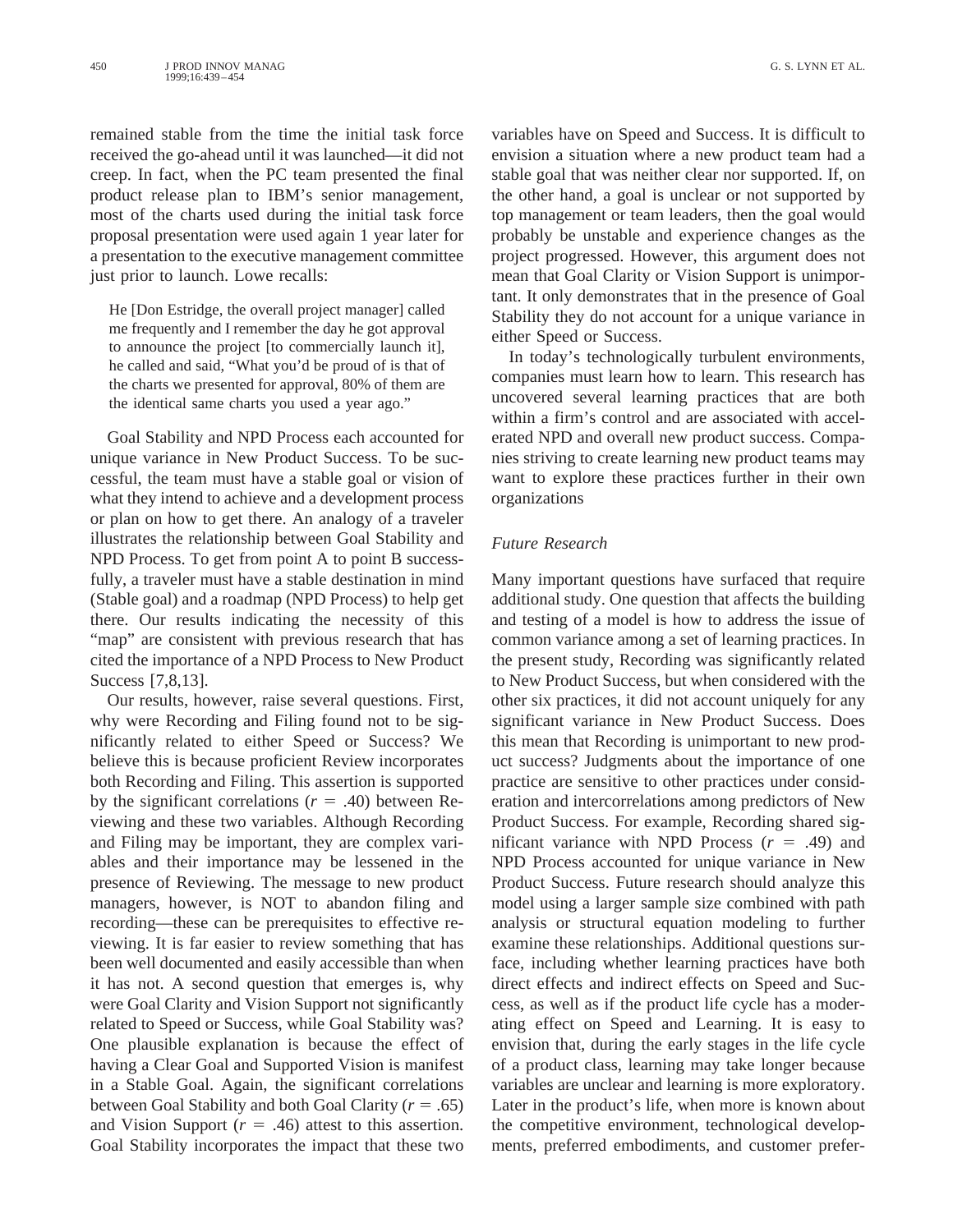ences, learning may proceed more quickly because there are fewer uncertainties. Future research should investigate the impact of product life cycle on team learning.

This investigation addressed team learning from members within their own team. It is, however, also reasonable to expect that teams learn from people external to the team—from other teams, as well as from competitors and customers. How can teams translate this external information into actionable knowledge? This question should be addressed in future research. Finally, many prior scholars have cited different success factors for incremental versus evolutionary versus radical innovation [33,54,55,58]. The question of whether different learning practices are needed for different innovation types (e.g., incremental, evolutionary, and radical innovations) is worthy of additional study. These questions just scratch the surface and indicate how the application of learning models to new product teams is a rich area for theory and research to improve innovation and enhance new product success rates.

This research would not have been possible without the support of Don Merino, Director of the Master of Technology Management Program at Stevens Institute of Technology, the Stevens Alliance for Technology Management, the Marketing Science Institute (Grant # 4-950), the Center for Innovation Management Studies (CIMS) at Lehigh University, the Institute for the Study of Business Markets (ISBM) at Penn State, and the American Society for Engineering Management.

#### **References**

- 1. Anthony, M. T. and McKay, J. From experience: Balancing the product development process: Achieving product and cycle time excellence in high-technology industries. Journal of Product Innovation Management 9:140–147 (1992).
- 2. Argyris, C. Teaching smart people how to learn. Harvard Business Review May-June: pp. 1–23 (1991).
- 3. Argyris, C. and Schon, D. Organizational Learning: A Theory of Action Perspective. Reading. MA: Addison-Wesley Publishing Company, 1978.
- 4. Bedeian, A. G. Contemporary challenges in the study of organizations. Journal of Management 12:185–201 (1986).
- 5. Brown, S and Eisenhardt, K. Product development: Past research, present findings and future directions. Academy of Management Review 20:343–378 (1995).
- 6. Clark, K. B. and Fujimoto, T. Problem Solving in Product Development. Working Paper #87-048. Cambridge, MA: Harvard University, 1990.
- 7. Cooper, R. G. Third generation new product processes. Journal of Product Innovation Management 11:3–14 (1994).
- 8. Cooper, R. G. A process model for industrial new product development. IEEE Transactions on Engineering Management 1:2–11 (1983).
- 9. Cooper, R. G. and Kleinschmidt, E. J. New products: What separates winners from losers. Journal of Product Innovation Management 4:169–184 (1987).
- 10. Cooper, R. G. and Kleinschmidt, E. J. An Investigation into the new product process: Steps, deficiencies and impact. Journal of Product Innovation Management 3:71–85 (1986).
- 11. Cooper, R. G. and Kleinschmidt, E. J. Firm's experiences using a formal new product process. Working Paper #335. Hamilton, Ontario: McMaster University, 1986.
- 12. Cordero, R. Managing for speed to avoid product obsolescence: A survey of techniques. Journal of Product Innovation Management 8:283–294 (1991).
- 13. Crawford, C. M. New Products Management, 4th Edition. Burr Ridge, IL: Irwin, 1994.
- 14. Crawford, C. Merle The hidden costs of accelerated product development. Journal of Product Innovation Management 9:188–199 (1992).
- 15. Crawford, C. M. Defining the charter for product innovation. Sloan Management Review 22:3–12 (1980).
- 16. Cyert, R. M. and March, J. A Behavioral Theory of the Firm. Englewood Cliffs, NJ: Prentice-Hall, 1963.
- 17. Day, G. The capabilities of market-driven organizations. Journal of Marketing 58:37–52 (1994).
- 18. Day, G. S. Learning about markets. Marketing Science Institute Report 91–117 (1991).
- 19. Divesta, F. J. and Gray, S. Listening and notetaking II. Journal of Educational Psychology 64:278–287 (1973).
- 20. Dixon, N. M. Organizational learning: A review of the literature with implications for HRD professionals. Human Resource Development Quarterly 3:29–49 (1992).
- 21. Dougherty, D. Interpretive barriers to successful product innovation in larger firms. Organization Science 3:179–202 (1992).
- 22. Dumaine, B. How managers can succeed through speed. Fortune 119:54 (1989).
- 23. Dwyer, L. and Mellor, R. New product process activities and project outcomes. R&D Management 21:31–42 (1991).
- 24. Ettlie, J. E. and Rubenstein, A. H. Firm size and product innovation. Journal of Product Innovation Management 4:89–108 (1987).
- 25. Feigenbaum, E. A. Information processing and memory. In: Models of Human Memory. D. Norman (ed.). New York: Academic Press, 1970.
- 26. Fiol, C. M. and Lyles, M. A. Organizational learning. Academy of Management Review 10:803–813 (1985).
- 27. Fisher, J. L. and Harris, M. B. Effects of notetaking and review on recall. Journal of Educational Psychology 65:321–325 (1973).
- 28. Garvin, D. A. Building a learning organization. Harvard Business Review July-August:78–91 (1993).
- 29. Gersick, C. J. Marking time: Predictable transitions in task groups. Academy of Management Journal 32: 274–309 (1989).
- 30. Gold, B. Approaches to accelerating product and process development. Journal of Product Innovation Management 1:81–88 (1987).
- 31. Gupta, A. K., Brockhoff, K., and Weisenfeld, U. Making trade-offs in the new product development process: A German/U.S. comparison. Journal of Product Innovation Management 9:11–18 (1992).
- 32. Gupta, A. K., Raj, S. P., and Wilemon, D. A model for studying R&D-marketing interface in the product innovation process. Journal of Marketing 50:7–17 (1986).
- 33. Gupta, A. K. and Wilemon, D. Accelerating the development of technology-based new products. California Management Review 32: 24–67 (1990).
- 34. Hartley, J. Notetaking research: Resetting the scoreboard. Bulletin of the British Psychological Society 36:13–14 (1983).
- 35. Hauser, J. R. and Clausing, D. The house of quality. Harvard Business Review May-June:63–73 (1988).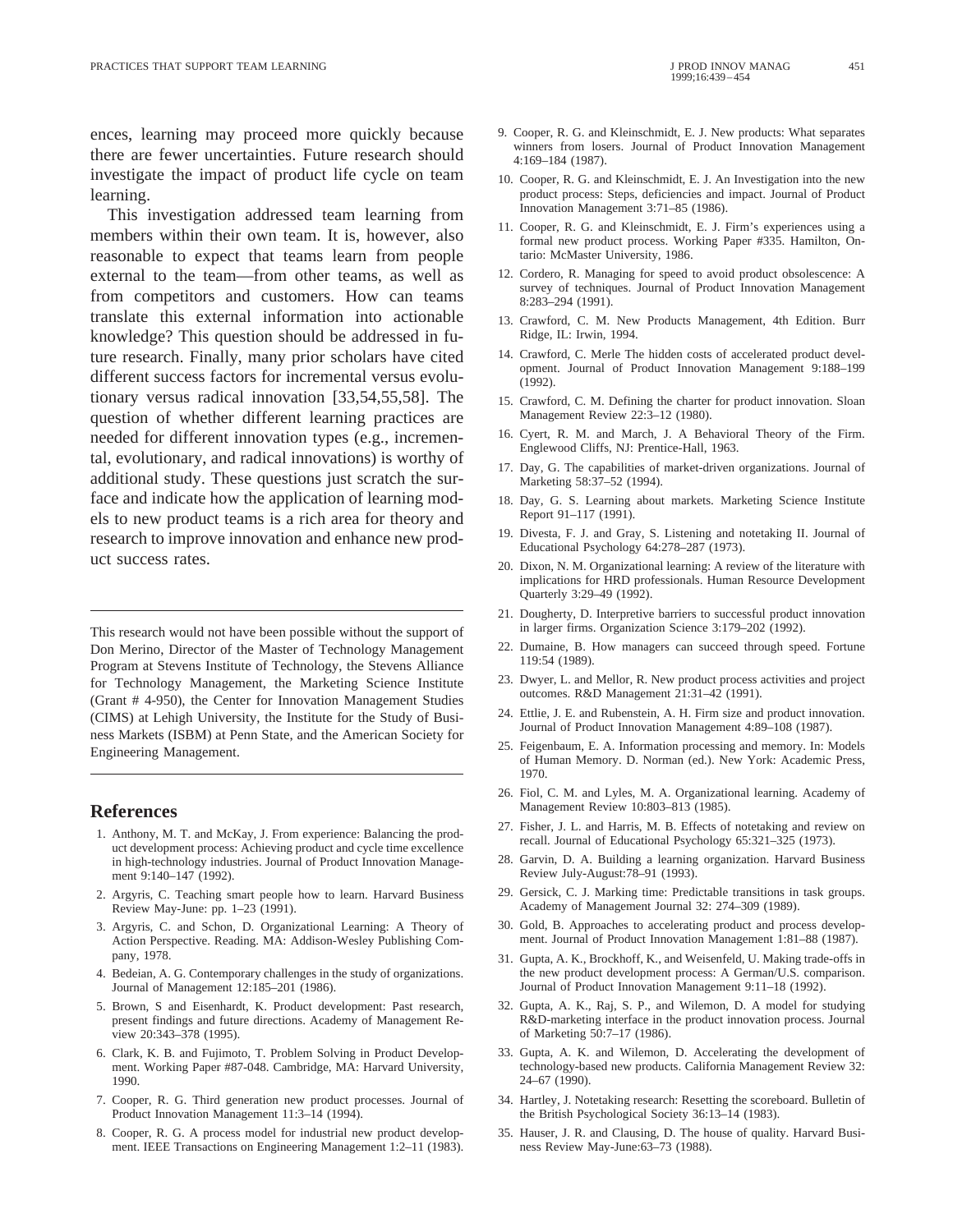- 37. Huber, G. Organizational learning: The contributing process and the literature. Organization Science 2:88–115 (1991).
- 38. Hult, R. E., Cohn, S., and Potter, D. An analysis of student notetaking effectiveness and learning outcome in the college lecture setting. Journal of Instructional Psychology 11:175–181 (1984).
- 39. Jaworski, B. J. and Kohli, A. K. Market orientation: Antecedents and consequences. Journal of Marketing 57:53–70 (1993).
- 40. Joint Economic Committee, U.S. Congress. Location of High Technology Firms and Regional Economic Development. Washington, DC: U.S. Government Printing Office, June 1981.
- 41. Karagozoglu, N. and Brown, W. B. Time-based management of the new-product development process. Journal of Product Innovation Management 10:204-215 (1993).
- 42. Kiewra, K. A. Investigating notetaking and review: A depth of processing alternative. Educational Psychologist 20:23–32 (1985).
- 43. Kiewra, K. A. and Fletcher, H. J. The relationship between notetaking variables and achievement measures. Human Learning 3:273–280 (1984).
- 44. Kiewra, K. A., DuBois, N. F., Christian, D., McShane, A., Meyerhoffer, M., and Roskelley, D. Note-taking functions and techniques. Journal of Educational Psychology 83:240–245 (1991).
- 45. Kiewra, K. A., DuBois, N. F. Christian, D., and McShane, A. Providing study notes: Comparison of three types of notes for review. Journal of Educational Psychology 80:595–597 (1988).
- 46. Larson, E. W. and Gobeli, D. H. Organizing for product development. Journal of Product Innovation Management 5:180–190 (1988).
- 47. Larson, C. and LaFasto, F. M. Teamwork: What Must Go Right/What Can Go Wrong. Newbury Park, CA: Sage, 1989.
- 48. Lawrence, R. Z. Can America Compete. Washington: The Brookings Institution, 1984.
- 49. Leonard-Barton, D. Core capabilities and core rigidities: A paradox in managing new product development. Strategic Management Journal 13:111–125 (1992).
- 50. Levitt, B. and March, J. G. Organizational learning. Annual Review of Sociology 14:319–340 (1988).
- 51. Locke, E. A. and Latham, G. P. A Theory of Goal Setting and Task Performance. Englewood Cliffs, NJ: Prentice-Hall, 1990.
- 52. Locke, E. A., Shaw, K. M., Saari, L. M., and Latham, G. P. Goal setting and task performance: 1969–1980. Psychological Bulletin 90:125–152 (1981).
- 53. Lynn, G. New Product Team Learning: Developing and Profiting from Your Knowledge Capital. California Management Review 40:74 (1998).
- 54. Lynn, G. Organizational team learning for really new product development. Marketing Science Institute July:97–113 (1997).
- 55. Lynn, G., Morone, J., and Paulson, A. Marketing discontinuous innovation: The probe and learn process. California Management Review 38:8–37 (1996).
- 56. Lynn, G., Simpson, J., and Souder, W. Effects of organizational learning and information processing on new product success. Marketing Letters 8:1 (1997).
- 57. March, J. G. and Olsen, J. P. The uncertainty of the past: Organizational learning under ambiguity. European Journal of Political Research 3:147–171 (1975).
- 58. McDonough, E. F., III. Faster new product development: Investigating the effects of technology and characteristics of the project leader and team. Journal of Product Innovation Management 10:241–250 (1993).
- 59. McDonough, E. F., III and Barczak, G. Speeding up new product development: The effects of leadership style and source of technology. Journal of Product Innovation Management 8:204–211 (1991).
- 60. McDonough, E. F., III and Spital, F. C. Quick response new product development. Harvard Business Review 65:52–53 (1984).
- 61. McKee, D. An organizational learning approach to product innovation. Journal of Product Innovation Management 9: 232–45 (1992).
- 62. Meyer, C. and Purser, R. E. Six steps to becoming a fast-cycle-time competitor. Research-Technology Management September-October: 41–48 (1993).
- 63. Meyers, P. W. and Wilemon, D. Learning in new technology development teams. Journal of Product Innovation Management 6:79–88 (1989).
- 64. Millson, M., R., Raj, S. P., and Wilemon, D. A survey of major approaches for accelerating new product development. Journal of Product Innovation Management 9:53–69 (1992).
- 65. Nijssen, E. J., Arbouw, A. R. L., and Commandeur, H. R. Accelerating new product development: A preliminary empirical test of a hierarchy of Implementation. Journal of Product Innovation Management. 12:99-109 (1995).
- 66. Nunnally, J. C. Psychometric Theory, 2nd Edition. New York: McGraw-Hill, 1978.
- 67. O'Leary-Kelly, A. M., Martocchio, J. J., and Frink, D. D. A review of the influence of group goals on group performance. Academy of Management Journal 37:1285–1301 (1994).
- 68. Parry, M. E. and Root , H. P. The dimensions of new product planning. Journal of Marketing 37:10–18 (1973).
- 69. Rockford, L. and Rudelius, W. How involving more functional areas within a firm affects the new product process. Journal of Product Innovation Management 9:289–299 (1992).
- 70. Rosenau, M. Faster New Product Development. New York: Amacom, 1990.
- 71. Shrivastava, P. A typology of organizational learning systems. Journal of Management Studies 20:7–28 (1983).
- 72. Shrivastava, P. and Souder, W. The strategic management of technological innovations: A review and a model. Journal of Management Studies 24:25–41 (1987).
- 73. Sinkula, J. M. Marketing information processing and organizational learning. Journal of Marketing 58:35–45 (1994).
- 74. Slater, S. F. and Narver, J. C. Market oriented isn't enough: Build a learning organization. Marketing Science Institute Report No. 94- 103, March 1994.
- 75. Song, X.E. and Parry, M.E. What separates japanese new product winners from losers? Journal of Product Innovation Management 13:422–439 (1996).
- 76. Stata, R. Organizational learning—The key to management innovation. Sloan Management Review Spring:63–74 (1989).
- 77. Thamhain, H. J. Managing technologically innovative team efforts toward new product success. Journal of Product Innovation Management 7:5–18 (1990).
- 78. Tziner, A. and Eden, D. Effects of crew composition on crew performance: Does the whole equal the sum of the parts? Journal of Applied Psychology 70:85–93 (1985).
- 79. Urban, G. L., Carter, T., Gaskins, S., and Mucha, Z. Market share rewards to pioneering brands: An empirical analysis and strategic implications. Management Science 32:645–649 (1986).
- 80. Ventriss, C. and Luke, J. Organizational learning and public policy: Towards a substantive perspective. American Review of Public Administration 18:337–357 (1988).
- 81. Weick, K. E. The nontraditional quality of organizational learning. Organization Science 2:116–124 (1991).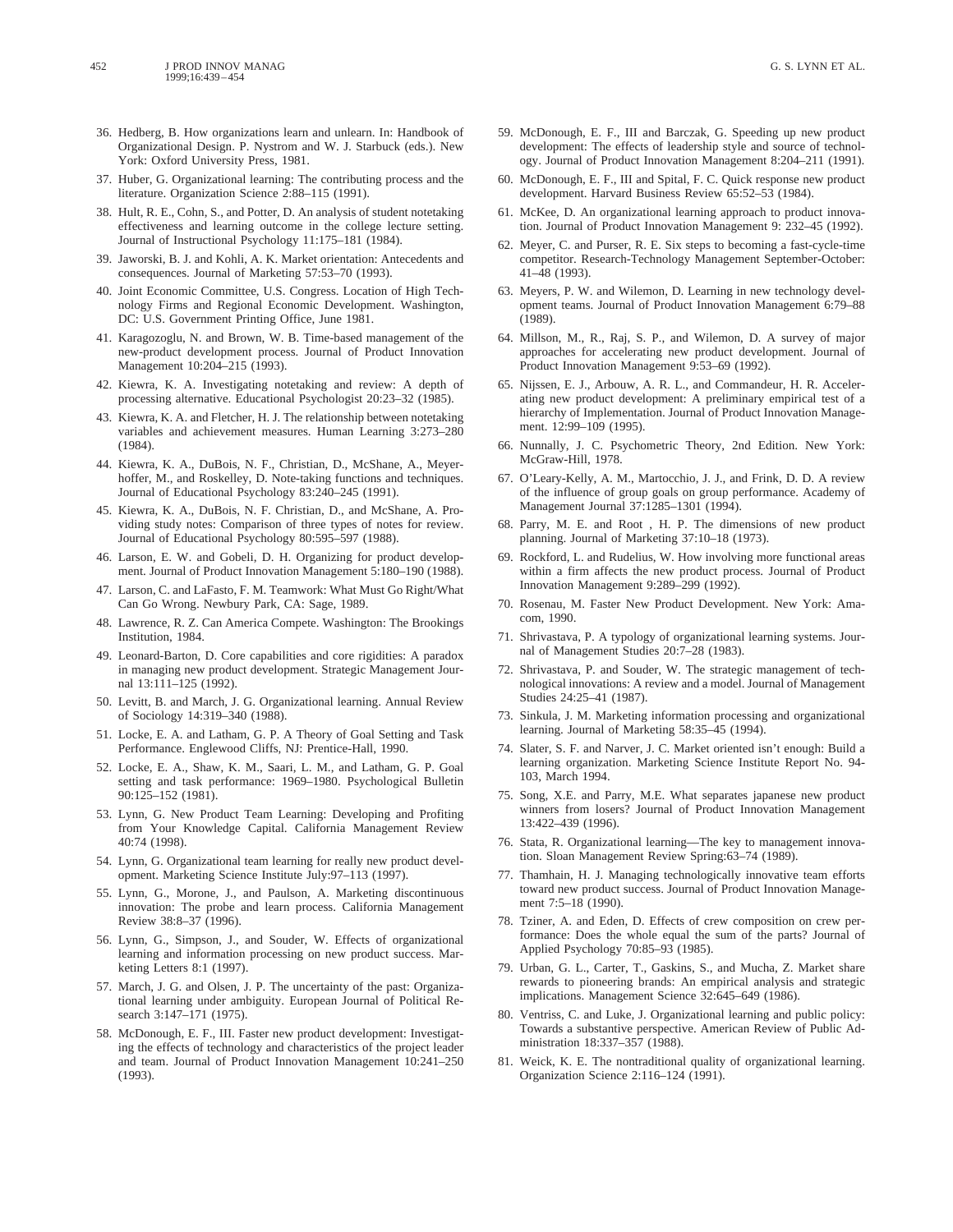| Goal Clarity                                                                                               |     |
|------------------------------------------------------------------------------------------------------------|-----|
| Pre-prototype, the overall business goals were clear.                                                      | .86 |
| Pre-prototype, the sales goals were clear.                                                                 | .83 |
| Pre-prototype, the team had a clear vision of the                                                          | .78 |
| target market.                                                                                             |     |
| Pre-prototype, the team had a clear understanding of<br>target customers' needs and wants.                 | .72 |
| Pre-prototype, the team had a clear vision of required<br>product features.                                | .71 |
| Pre-prototype, technical goals were clear.                                                                 | .57 |
| Eigenvalue = $9.566$<br>Percent of variance explained $= 31.9$                                             |     |
| Recording                                                                                                  |     |
| Customer beta testing of prototypes were proficiently<br>recorded.                                         | .85 |
| Market reactions to launched products were<br>proficiently recorded.                                       | .81 |
| Customer reactions to early product concepts were<br>proficiently recorded.                                | .62 |
| Technical quality prototype test results were                                                              | .50 |
| proficiently recorded.                                                                                     |     |
| Eigenvalue $= 3.871$                                                                                       |     |
| Percent of variance explained $= 12.9$                                                                     |     |
| Filing                                                                                                     |     |
| During the project, the above information could<br>easily have been obtained on the same day<br>requested. | .85 |
| During the project, it would have been extremely                                                           | .80 |
| easy to obtain the above information within the<br>time needed.                                            |     |
| Today, people at the company could easily obtain the<br>above information.                                 | .64 |
| A central file on this project was kept that included                                                      | .63 |
| engineering changes made, prototype test results,                                                          |     |
| and customer input/reaction to early concepts and                                                          |     |
| launched products.                                                                                         |     |
| Eigenvalue $= 2.302$                                                                                       |     |
| Percent of variance explained $= 7.7$                                                                      |     |
| Reviewing                                                                                                  |     |
| During the project, at least weekly team staff                                                             | .82 |
| meetings were conducted that included all                                                                  |     |
| department heads.                                                                                          |     |
| During the project, team members systematically<br>reviewed action items from team-staff meetings.         | .76 |
| During the project, team members systematically                                                            | .68 |
| reviewed technical quality prototype test reports.                                                         |     |
| During the project, team members systematically<br>reviewed customer reaction reports on product           | .66 |
| concepts.<br>Eigenvalue $= 1.810$                                                                          |     |
| Percent of variance explained $= 6.0$                                                                      |     |
| Good Stability                                                                                             |     |
| The pre-prototype technical goals remained stable                                                          | .84 |
| through launch.                                                                                            |     |
| The pre-prototype design goals remained stable                                                             | .78 |
| through launch.                                                                                            |     |
| The pre-prototype vision of this project remained<br>stable through launch.                                | .62 |
| Eigenvalue $= 1.556$                                                                                       |     |
| Percent of variance explained $= 5.2$                                                                      |     |
|                                                                                                            |     |

## **Appendix 1A. Continued**

.78

.72

.85

.62

.50

.85

.80

.64

.63

.82

.76

.68

.66

.84

.78

.62

| <b>NPD</b> Process                                                                                                                      |     |
|-----------------------------------------------------------------------------------------------------------------------------------------|-----|
| The team followed a clear plan-a road map with<br>measurable milestones.                                                                | .76 |
| Pre-launch, there were adequate mechanisms to track<br>the project's progress.                                                          | .75 |
| Pre-launch, there were adequate mechanisms to track<br>the project's costs.                                                             | .67 |
| Idea generation, screening and evaluation,<br>development, testing, and launch were all<br>completed.                                   | .55 |
| The above five phases in the new product process<br>were proficiently completed.<br>Eigenvalue $= 1.300$                                | .53 |
| Percent of variance explained $= 4.3$                                                                                                   |     |
| Vision support                                                                                                                          |     |
| Pre-launch, an executive champion/sponsor existed<br>on this project.                                                                   | .77 |
| Overall, most senior company executives supported<br>the vision of this project.                                                        | .74 |
| Overall, senior company management helped<br>surmount rather than create obstacles for this<br>project.                                 | .70 |
| Overall, team managers supported the vision of this<br>project.<br>Eigenvalue $= 1.233$                                                 | .55 |
| Percent of variance explained $= 4.1$                                                                                                   |     |
| <b>Appendix 1B. Factor Analysis of Team Learning</b>                                                                                    |     |
| Information Implementation                                                                                                              |     |
| Overall, the market perceived this product had fewer<br>problems than what was considered normal in the<br>industry.                    | .81 |
| Most of the lessons learned pre-launch were<br>incorporated into the product for full-scale launch.                                     | .78 |
| Post-launch, this product had far fewer technical<br>problems than our nearest competitor's product.                                    | .71 |
| Overall, the team did an outstanding job uncovering<br>product areas with which customers were<br>dissatisfied.<br>Eigenvalue $= 2.789$ | .65 |
| Percent variance explained $=$ 39.8                                                                                                     |     |
| <b>Information Acquisition</b><br>Pre-launch, the did an outstanding job discovering<br>technical shortcomings of this product.         | .87 |
| Pre-launch, the team did an outstanding job                                                                                             | .83 |
| discovering manufacturing shortcomings.<br>Eigenvalue $= 1.283$                                                                         |     |
|                                                                                                                                         |     |
| Percent variance explained $= 18.3$                                                                                                     |     |

## **Appendix 1C. Factor Analysis of Speed to Market**

| Top management was very pleased with the time it<br>took us to bring this product to market.                                                             | -90  |
|----------------------------------------------------------------------------------------------------------------------------------------------------------|------|
| Was launched on or ahead of the original schedule.                                                                                                       | .82. |
| Was completed in less time than what was<br>considered normal and customary for our industry.                                                            | 77   |
| Was developed and launched must faster than the<br>major competitor for a similar product.<br>Eigenvalue $= 2.65$<br>Percent variance explained $= 66.4$ | .76  |